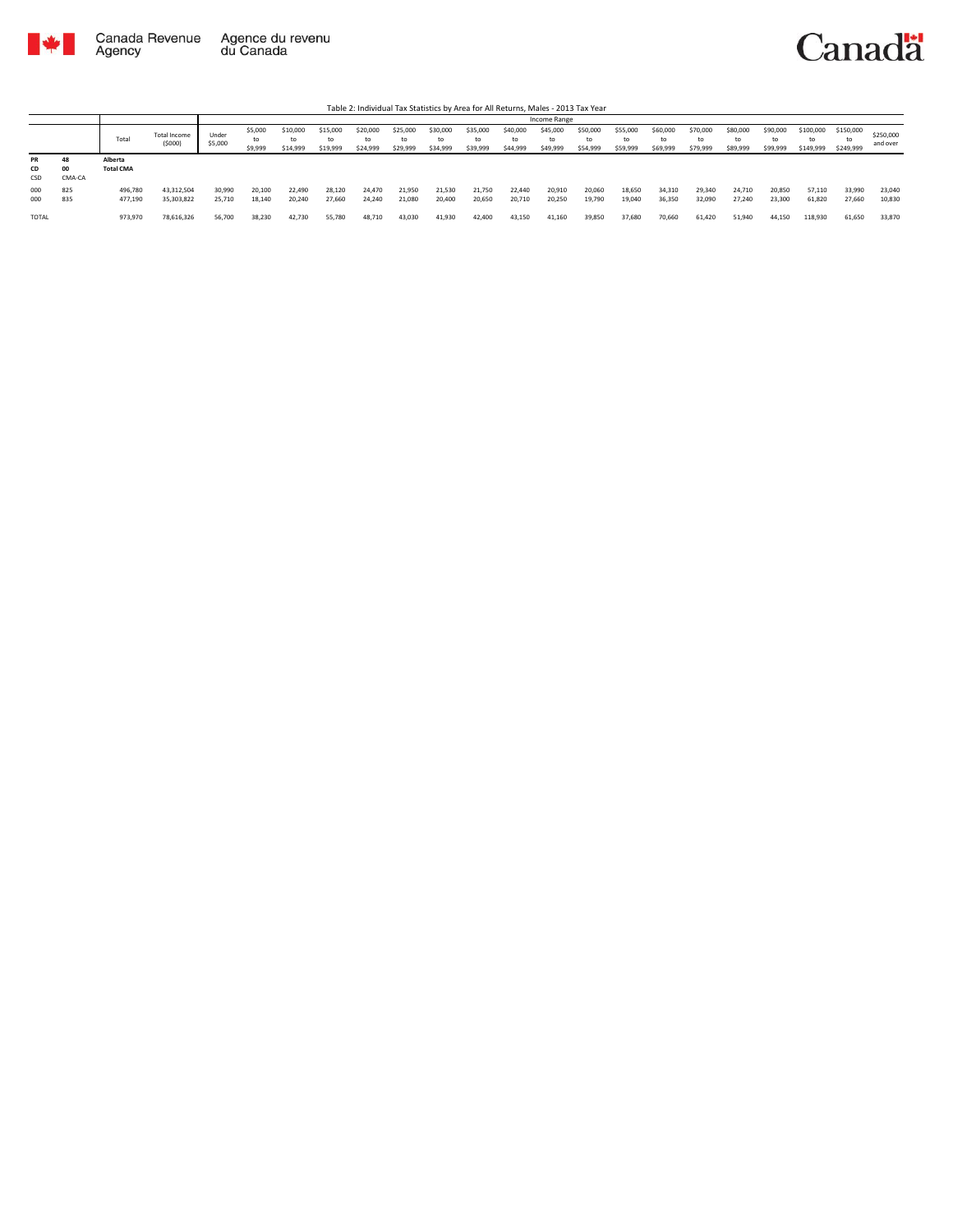

Table 2: Individual Tax Statistics by Area for All Returns, Males - 2013 Tax Year

|                                                                                                       |                                                                                                       |                                                                                                                                           |                                                                                                                                                                             |                                                                                                               |                                                                                                             |                                                                                                             |                                                                                                               |                                                                                                               |                                                                                                             |                                                                                                             |                                                                                                             |                                                                                                             | Income Range                                                                                                |                                                                                                             |                                                                                                             |                                                                                                                 |                                                                                                                 |                                                                                                                 |                                                                                                                 |                                                                                                                         |                                                                                                                  |                                                                                                        |
|-------------------------------------------------------------------------------------------------------|-------------------------------------------------------------------------------------------------------|-------------------------------------------------------------------------------------------------------------------------------------------|-----------------------------------------------------------------------------------------------------------------------------------------------------------------------------|---------------------------------------------------------------------------------------------------------------|-------------------------------------------------------------------------------------------------------------|-------------------------------------------------------------------------------------------------------------|---------------------------------------------------------------------------------------------------------------|---------------------------------------------------------------------------------------------------------------|-------------------------------------------------------------------------------------------------------------|-------------------------------------------------------------------------------------------------------------|-------------------------------------------------------------------------------------------------------------|-------------------------------------------------------------------------------------------------------------|-------------------------------------------------------------------------------------------------------------|-------------------------------------------------------------------------------------------------------------|-------------------------------------------------------------------------------------------------------------|-----------------------------------------------------------------------------------------------------------------|-----------------------------------------------------------------------------------------------------------------|-----------------------------------------------------------------------------------------------------------------|-----------------------------------------------------------------------------------------------------------------|-------------------------------------------------------------------------------------------------------------------------|------------------------------------------------------------------------------------------------------------------|--------------------------------------------------------------------------------------------------------|
|                                                                                                       |                                                                                                       | Total                                                                                                                                     | <b>Total Income</b><br>(5000)                                                                                                                                               | Under<br>\$5,000                                                                                              | \$5,000<br>to<br>\$9,999                                                                                    | \$10,000<br>to<br>\$14,999                                                                                  | \$15,000<br>to<br>\$19,999                                                                                    | \$20,000<br>tο<br>\$24,999                                                                                    | \$25,000<br>to<br>\$29,999                                                                                  | \$30,000<br>to<br>\$34,999                                                                                  | \$35,000<br>to<br>\$39,999                                                                                  | \$40,000<br>to<br>\$44,999                                                                                  | \$45,000<br>to<br>\$49,999                                                                                  | \$50,000<br>to<br>\$54,999                                                                                  | \$55,000<br>to<br>\$59,999                                                                                  | \$60,000<br>to<br>\$69,999                                                                                      | \$70,000<br>to<br>\$79,999                                                                                      | \$80,000<br>to<br>\$89,999                                                                                      | \$90,000<br>to<br>\$99,999                                                                                      | \$100,000<br>to<br>\$149,999                                                                                            | \$150,000<br>to<br>\$249,999                                                                                     | \$250,000<br>and over                                                                                  |
| <b>PR</b><br>CD<br>CSD                                                                                | 48<br>00<br>CMA-CA                                                                                    | Alberta<br><b>Total CA</b>                                                                                                                |                                                                                                                                                                             |                                                                                                               |                                                                                                             |                                                                                                             |                                                                                                               |                                                                                                               |                                                                                                             |                                                                                                             |                                                                                                             |                                                                                                             |                                                                                                             |                                                                                                             |                                                                                                             |                                                                                                                 |                                                                                                                 |                                                                                                                 |                                                                                                                 |                                                                                                                         |                                                                                                                  |                                                                                                        |
| 000<br>000<br>000<br>000<br>000<br>000<br>000<br>000<br>000<br>000<br>000<br>000<br>000<br>000<br>000 | 805<br>806<br>810<br>820<br>821<br>826<br>828<br>830<br>831<br>832<br>833<br>840<br>845<br>850<br>860 | 28,770<br>9.630<br>43,870<br>10,630<br>5.450<br>5.790<br>5.440<br>37,630<br>5.100<br>5.900<br>7.570<br>7.930<br>7,130<br>24.980<br>33.280 | 1,941,086<br>625.978<br>2,415,535<br>968,180<br>351.351<br>407.836<br>488.170<br>2,761,919<br>452.184<br>435.028<br>504.664<br>762.190<br>614.033<br>2.014.213<br>4,218,959 | 1.130<br>400<br>2.090<br>470<br>190<br>240<br>260<br>1.490<br>170<br>210<br>260<br>290<br>320<br>750<br>1.060 | 1,020<br>370<br>1,790<br>370<br>170<br>190<br>220<br>1,330<br>150<br>170<br>240<br>210<br>170<br>630<br>700 | 1.210<br>380<br>2,980<br>380<br>220<br>220<br>240<br>2,020<br>150<br>210<br>330<br>250<br>190<br>730<br>720 | 1,760<br>510<br>3,270<br>420<br>310<br>280<br>270<br>2,120<br>160<br>320<br>450<br>320<br>240<br>1,020<br>810 | 1.840<br>510<br>3,150<br>400<br>330<br>320<br>260<br>2,080<br>160<br>290<br>510<br>300<br>220<br>1.000<br>680 | 1,570<br>440<br>2,550<br>410<br>310<br>280<br>290<br>1,760<br>190<br>260<br>400<br>270<br>210<br>960<br>620 | 1,380<br>450<br>2,380<br>380<br>270<br>260<br>270<br>1,730<br>170<br>270<br>390<br>290<br>220<br>960<br>680 | 1,340<br>660<br>2,350<br>400<br>320<br>280<br>270<br>1.650<br>160<br>240<br>400<br>240<br>190<br>880<br>750 | 1,280<br>720<br>2,620<br>390<br>380<br>260<br>240<br>1,750<br>170<br>260<br>350<br>260<br>210<br>890<br>700 | 1.280<br>550<br>2,310<br>400<br>330<br>250<br>270<br>1.610<br>200<br>270<br>360<br>320<br>210<br>980<br>670 | 1,260<br>470<br>2,140<br>380<br>270<br>240<br>220<br>1,550<br>200<br>240<br>360<br>290<br>220<br>930<br>680 | 1,190<br>390<br>1,960<br>370<br>240<br>230<br>220<br>1.470<br>190<br>250<br>340<br>270<br>230<br>990<br>670 | 2,190<br>720<br>3,370<br>740<br>400<br>470<br>410<br>2,820<br>390<br>430<br>590<br>570<br>640<br>1.920<br>1.320 | 1,940<br>610<br>2,600<br>720<br>380<br>420<br>330<br>2,510<br>350<br>430<br>510<br>520<br>730<br>1,870<br>1,330 | 1,530<br>500<br>1,830<br>630<br>250<br>330<br>270<br>2,100<br>320<br>380<br>410<br>530<br>550<br>1.860<br>1.330 | 1,340<br>400<br>1,530<br>570<br>230<br>310<br>250<br>1,890<br>300<br>320<br>330<br>480<br>480<br>1.640<br>1.360 | 3.530<br>1,030<br>3.340<br>1.730<br>560<br>770<br>630<br>4.790<br>990<br>820<br>860<br>1.420<br>1.180<br>4.890<br>6.740 | 1,500<br>400<br>1,130<br>990<br>220<br>330<br>310<br>2,250<br>550<br>440<br>370<br>810<br>750<br>1,730<br>10,350 | 480<br>120<br>490<br>500<br>90<br>120<br>220<br>720<br>120<br>100<br>120<br>300<br>180<br>360<br>2,100 |
| 000<br><b>TOTAL</b>                                                                                   | 865                                                                                                   | 5,100<br>244,210                                                                                                                          | 304,535<br>19,265,862                                                                                                                                                       | 240<br>9,580                                                                                                  | 190<br>7,910                                                                                                | 220<br>10,450                                                                                               | 430<br>12,670                                                                                                 | 390<br>12,460                                                                                                 | 280<br>10,810                                                                                               | 290<br>10,390                                                                                               | 250<br>10,390                                                                                               | 240<br>10,690                                                                                               | 230<br>10,220                                                                                               | 260<br>9,710                                                                                                | 270<br>9,240                                                                                                | 370<br>17,360                                                                                                   | 320<br>15,550                                                                                                   | 260<br>13,070                                                                                                   | 200<br>11,620                                                                                                   | 460<br>33,730                                                                                                           | 160<br>22,280                                                                                                    | 60<br>6,080                                                                                            |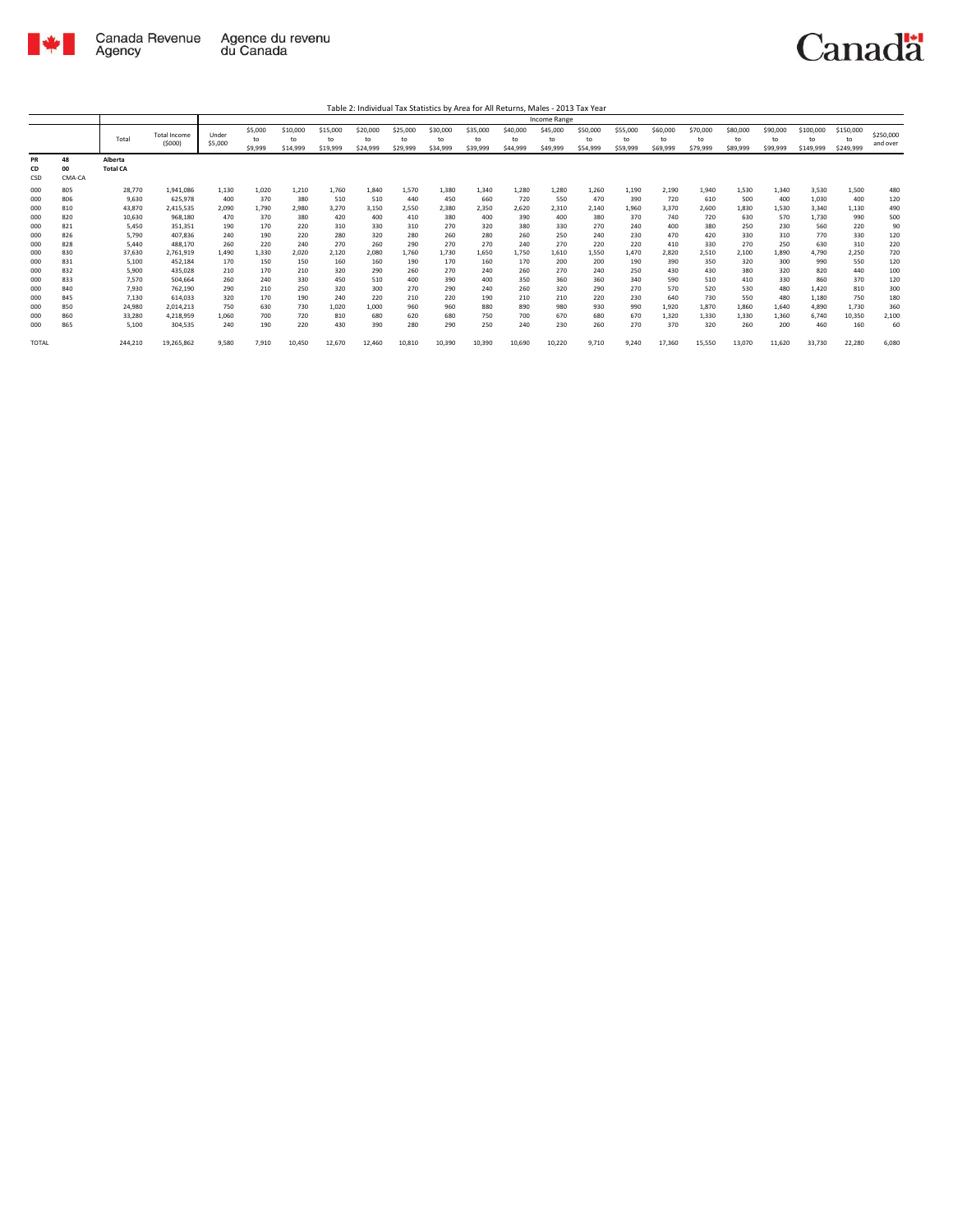

|           |        |                |                        |                  |                          |                            |                            |                            |                            |                      |                            |                            | Income Range               |                            |                            |                            |                            |                            |                            |                              |                              |                       |
|-----------|--------|----------------|------------------------|------------------|--------------------------|----------------------------|----------------------------|----------------------------|----------------------------|----------------------|----------------------------|----------------------------|----------------------------|----------------------------|----------------------------|----------------------------|----------------------------|----------------------------|----------------------------|------------------------------|------------------------------|-----------------------|
|           |        | Total          | Total Income<br>(5000) | Under<br>\$5,000 | \$5,000<br>to<br>\$9,999 | \$10,000<br>to<br>\$14,999 | \$15,000<br>to<br>\$19,999 | \$20,000<br>to<br>\$24,999 | \$25,000<br>to<br>\$29,999 | \$30,000<br>\$34,999 | \$35,000<br>to<br>\$39,999 | \$40,000<br>to<br>\$44,999 | \$45,000<br>to<br>\$49,999 | \$50,000<br>to<br>\$54,999 | \$55,000<br>to<br>\$59,999 | \$60,000<br>to<br>\$69,999 | \$70,000<br>to<br>\$79,999 | \$80,000<br>to<br>\$89,999 | \$90,000<br>to<br>\$99,999 | \$100,000<br>to<br>\$149,999 | \$150,000<br>to<br>\$249,999 | \$250,000<br>and over |
| <b>PR</b> | 48     | Alberta        |                        |                  |                          |                            |                            |                            |                            |                      |                            |                            |                            |                            |                            |                            |                            |                            |                            |                              |                              |                       |
| CD        | 01     | Division No. 1 |                        |                  |                          |                            |                            |                            |                            |                      |                            |                            |                            |                            |                            |                            |                            |                            |                            |                              |                              |                       |
| CSD       | CMA-CA |                |                        |                  |                          |                            |                            |                            |                            |                      |                            |                            |                            |                            |                            |                            |                            |                            |                            |                              |                              |                       |
| 008       | 997    | 600            | 33,918                 | 20               | 20                       | 20                         | 70                         | 30                         | 30                         |                      | 40                         | 40                         | 40                         | 50                         | 20                         | 40                         | 30                         | 30                         | 10                         | 40                           | 20                           | 10                    |
| 009       | 998    | 250            | 14.547                 | 10               | 10                       |                            | 20                         | 20                         | 20                         | 10                   |                            | 10                         | 10                         | 10                         | 10                         | 20                         | 20                         | 20                         |                            | 20                           | 10                           |                       |
| 014       | 997    | 1,110          | 58.229                 | 60               | 50                       | 50                         | 80                         | 70                         | 60                         | 60                   | 70                         | 70                         | 70                         | 80                         | 60                         | 90                         | 60                         | 50                         | 40                         | 60                           | 20                           | 10                    |
| TOTAL     |        | 1,960          | 106,694                |                  | 80                       | 80                         | 170                        | 120                        | 110                        | 110                  | 120                        | 130                        | 120                        | 140                        | 100                        | 150                        | 110                        | 100                        | 50                         | 120                          | 50                           | 20                    |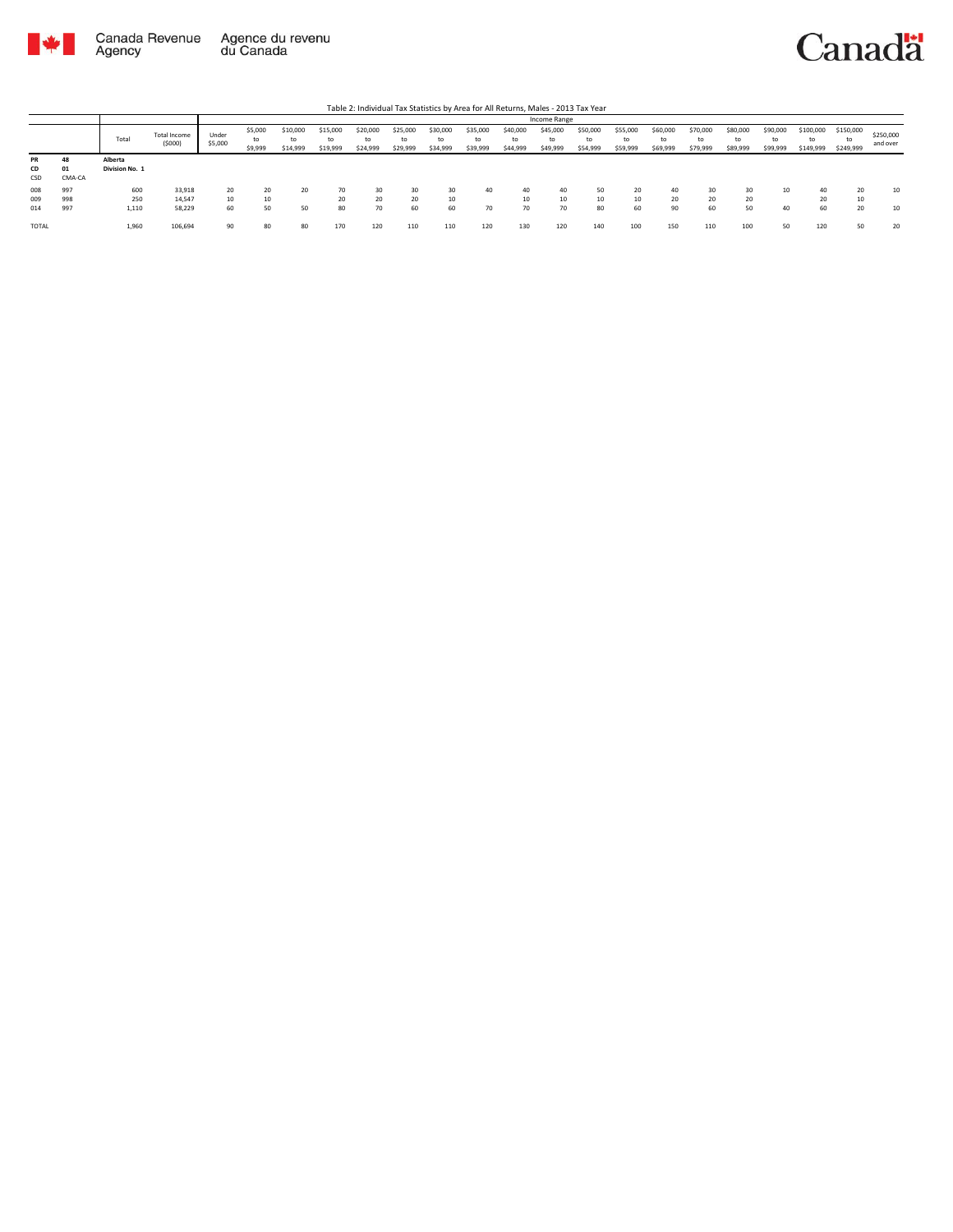

|                        |                    |                           |                               |                  |                          |                            |                            |                            |                            |                            |                            |                            | Income Range               |                            |                            |                            |                            |                            |                            |                              |                              |                       |
|------------------------|--------------------|---------------------------|-------------------------------|------------------|--------------------------|----------------------------|----------------------------|----------------------------|----------------------------|----------------------------|----------------------------|----------------------------|----------------------------|----------------------------|----------------------------|----------------------------|----------------------------|----------------------------|----------------------------|------------------------------|------------------------------|-----------------------|
|                        |                    | Total                     | <b>Total Income</b><br>(5000) | Under<br>\$5,000 | \$5,000<br>to<br>\$9,999 | \$10,000<br>to<br>\$14,999 | \$15,000<br>to<br>\$19,999 | \$20,000<br>to<br>\$24,999 | \$25,000<br>to<br>\$29,999 | \$30,000<br>to<br>\$34,999 | \$35,000<br>to<br>\$39,999 | \$40,000<br>to<br>\$44,999 | \$45,000<br>to<br>\$49,999 | \$50,000<br>to<br>\$54,999 | \$55,000<br>to<br>\$59,999 | \$60,000<br>to<br>\$69,999 | \$70,000<br>to<br>\$79,999 | \$80,000<br>to<br>\$89,999 | \$90,000<br>to<br>\$99,999 | \$100,000<br>to<br>\$149,999 | \$150,000<br>to<br>\$249,999 | \$250,000<br>and over |
| <b>PR</b><br>CD<br>CSD | 48<br>02<br>CMA-CA | Alberta<br>Division No. 2 |                               |                  |                          |                            |                            |                            |                            |                            |                            |                            |                            |                            |                            |                            |                            |                            |                            |                              |                              |                       |
| 001<br>002             | 997<br>997         | 840<br>170                | 41,256<br>8,350               | 50               | 50                       | 50<br>20                   | 80                         | 50<br>10                   | 70<br>10                   | 30<br>20                   | 50                         | 30<br>10                   | 50                         | 40                         | 50<br>10                   | 60                         | 50                         | 30<br>10                   | 30                         | 50                           | 20                           |                       |
| 004<br>006             | 997<br>997         | 350<br>320                | 17,657<br>16,746              | 20               | 10<br>30                 | 20<br>20                   | 30<br>50                   | 30<br>30                   | 20<br>20                   | 10<br>20                   | 20<br>20                   | 10<br>10                   | 20<br>10                   | 20<br>10                   | 20<br>10                   | 30<br>20                   | 20<br>20                   | 10<br>10                   | 10                         | 20<br>20                     |                              |                       |
| 008                    | 996                | 1,290                     | 67,384                        | 90               | 60                       | 70                         | 110                        | 90                         | 80                         | 50                         | 60                         | 90                         | 60                         | 50                         | 60                         | 100                        | 80                         | 60                         | 60                         | 90                           | 30                           | 10                    |
| 009<br>021             | 996<br>998         | 500<br>1,920              | 25,678<br>103,670             | 30<br>100        | 30<br>70                 | 30<br>100                  | 40<br>140                  | 30<br>120                  | 30<br>130                  | 30<br>110                  | 30<br>110                  | 30<br>140                  | 30<br>130                  | 20<br>120                  | 20<br>100                  | 30<br>150                  | 30<br>90                   | 20<br>60                   | 20<br>60                   | 40<br>120                    | 10<br>50                     | 30                    |
| 022<br>023             | 997<br>997         | 3.760                     | 237.085                       | 130              | 150                      | 170                        | 220                        | 240                        | 190                        | 190                        | 190                        | 240                        | 190                        | 230                        | 190                        | 320                        | 270                        | 160                        | 140                        | 350                          | 140                          | 70                    |
| 029                    | 997                | 440                       | 23,180                        | 20               | 20                       | 20                         | 20                         | 30                         | 20                         | 20                         | 40                         | 30                         | 30                         | 30                         | 30                         | 40                         | 30                         | 20                         |                            | 30                           | 10                           |                       |
| <b>TOTAL</b>           |                    | 9,590                     | 541,006                       | 450              | 430                      | 490                        | 700                        | 620                        | 580                        | 490                        | 510                        | 600                        | 540                        | 540                        | 480                        | 760                        | 590                        | 390                        | 330                        | 720                          | 280                          | 120                   |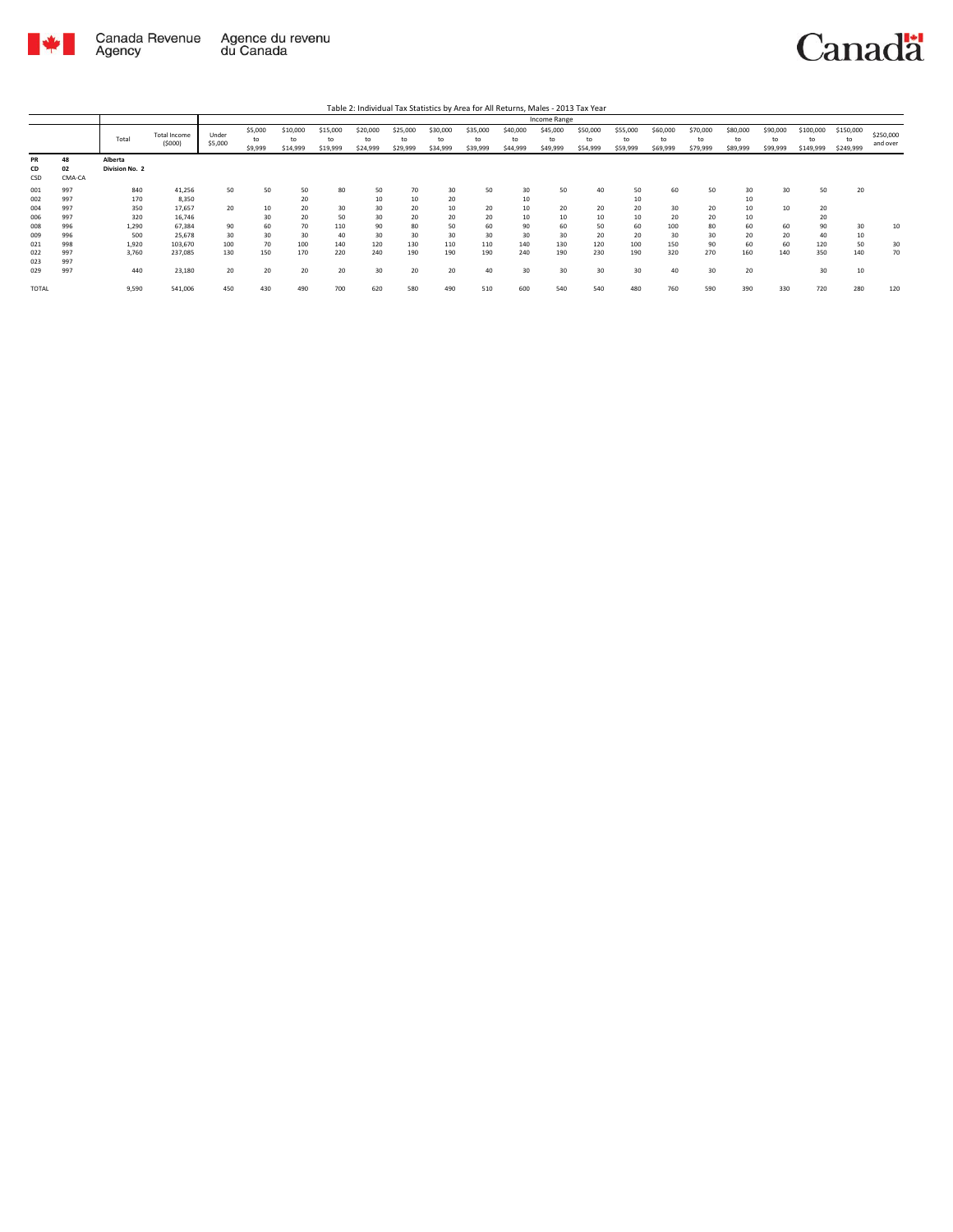

|                   |                    |                           |                               |                  |                          |                            |                            |                            |                            |                            |                            |                            | Income Range               |                            |                            |                            |                            |                            |                            |                              |                              |                       |
|-------------------|--------------------|---------------------------|-------------------------------|------------------|--------------------------|----------------------------|----------------------------|----------------------------|----------------------------|----------------------------|----------------------------|----------------------------|----------------------------|----------------------------|----------------------------|----------------------------|----------------------------|----------------------------|----------------------------|------------------------------|------------------------------|-----------------------|
|                   |                    | Total                     | <b>Total Income</b><br>(5000) | Under<br>\$5,000 | \$5,000<br>to<br>\$9,999 | \$10,000<br>to<br>\$14,999 | \$15,000<br>to<br>\$19,999 | \$20,000<br>to<br>\$24,999 | \$25,000<br>to<br>\$29,999 | \$30,000<br>to<br>\$34,999 | \$35,000<br>to<br>\$39,999 | \$40,000<br>to<br>\$44,999 | \$45,000<br>to<br>\$49,999 | \$50,000<br>to<br>\$54,999 | \$55,000<br>to<br>\$59,999 | \$60,000<br>to<br>\$69,999 | \$70,000<br>to<br>\$79,999 | \$80,000<br>to<br>\$89,999 | \$90,000<br>to<br>\$99,999 | \$100,000<br>to<br>\$149,999 | \$150,000<br>to<br>\$249,999 | \$250,000<br>and over |
| PR<br>CD<br>CSD   | 48<br>03<br>CMA-CA | Alberta<br>Division No. 3 |                               |                  |                          |                            |                            |                            |                            |                            |                            |                            |                            |                            |                            |                            |                            |                            |                            |                              |                              |                       |
| 001<br>002<br>003 | 997<br>997<br>998  | 840<br>700<br>60          | 41,991<br>38.683<br>3,867     | 80<br>60         | 40<br>40                 | 40<br>40                   | 80<br>60                   | 70<br>50                   | 60<br>50                   | 40<br>40                   | 40<br>30                   | 50<br>30                   | 50<br>30                   | 40<br>30                   | 30<br>20                   | 40<br>50                   | 60<br>30                   | 30<br>20                   | 20<br>20                   | 70<br>60                     | 20<br>20                     |                       |
| 004<br>006<br>008 | 998<br>998<br>998  | 2.300<br>100<br>70        | 91.120<br>3.696<br>2.844      | 500<br>20        | 130                      | 150                        | 220                        | 140<br>10                  | 130                        | 110                        | 100                        | 100                        | 70                         | 70                         | 70                         | 110                        | 90                         | 80                         | 70                         | 110                          | 40                           | 20                    |
| 011<br>014<br>016 | 998<br>998<br>998  | 470<br>2,220<br>100       | 25,873<br>133,307<br>5,108    | 40<br>120        | 20<br>80                 | 30<br>120                  | 40<br>160                  | 40<br>170                  | 20<br>130<br>10            | 20<br>120                  | 20<br>130                  | 30<br>110                  | 20<br>110                  | 10<br>100                  | 20<br>90                   | 30<br>130                  | 20<br>140                  | 20<br>110                  | 10<br>80                   | 50<br>190<br>10              | 20<br>90                     | 40                    |
| 018<br>019<br>021 | 997<br>997<br>997  | 830<br>1.960<br>150       | 39.919<br>91.187<br>7.185     | 40<br>170<br>10  | 40<br>100                | 40<br>120                  | 70<br>160<br>20            | 90<br>150<br>10            | 60<br>110<br>10            | 60<br>120                  | 50<br>120                  | 30<br>130                  | 40<br>110<br>10            | 30<br>90                   | 30<br>70                   | 60<br>120<br>10            | 50<br>120                  | 30<br>80                   | 30<br>50                   | 50<br>100                    | 20<br>20                     | 20                    |
| 022<br>024<br>026 | 997<br>997<br>997  | 1.610<br>240<br>1.390     | 83.372<br>13.434<br>77.979    | 80<br>10<br>50   | 90<br>60                 | 90<br>70                   | 160<br>20<br>110           | 160<br>20<br>100           | 130<br>10<br>80            | 110<br>10<br>80            | 80<br>10<br>80             | 80<br>10<br>90             | 60<br>10<br>70             | 70<br>10<br>80             | 70<br>60                   | 90<br>20<br>90             | 80<br>20<br>70             | 60<br>20<br>90             | 60<br>10<br>50             | 110<br>20<br>100             | 50<br>40                     | 10<br>20              |
| 801<br>802        | 997<br>997         | 400<br>890                | 5.200<br>8.565                | 200<br>610       | 20<br>40                 | 30<br>50                   | 60<br>80                   | 20<br>20                   | 10<br>20                   | 10                         |                            | 10<br>10                   |                            |                            |                            |                            |                            |                            |                            |                              |                              |                       |
| <b>TOTAL</b>      |                    | 14,310                    | 673,331                       | 1,990            | 690                      | 810                        | 1,270                      | 1,070                      | 840                        | 740                        | 700                        | 700                        | 600                        | 550                        | 510                        | 780                        | 710                        | 550                        | 420                        | 890                          | 340                          | 130                   |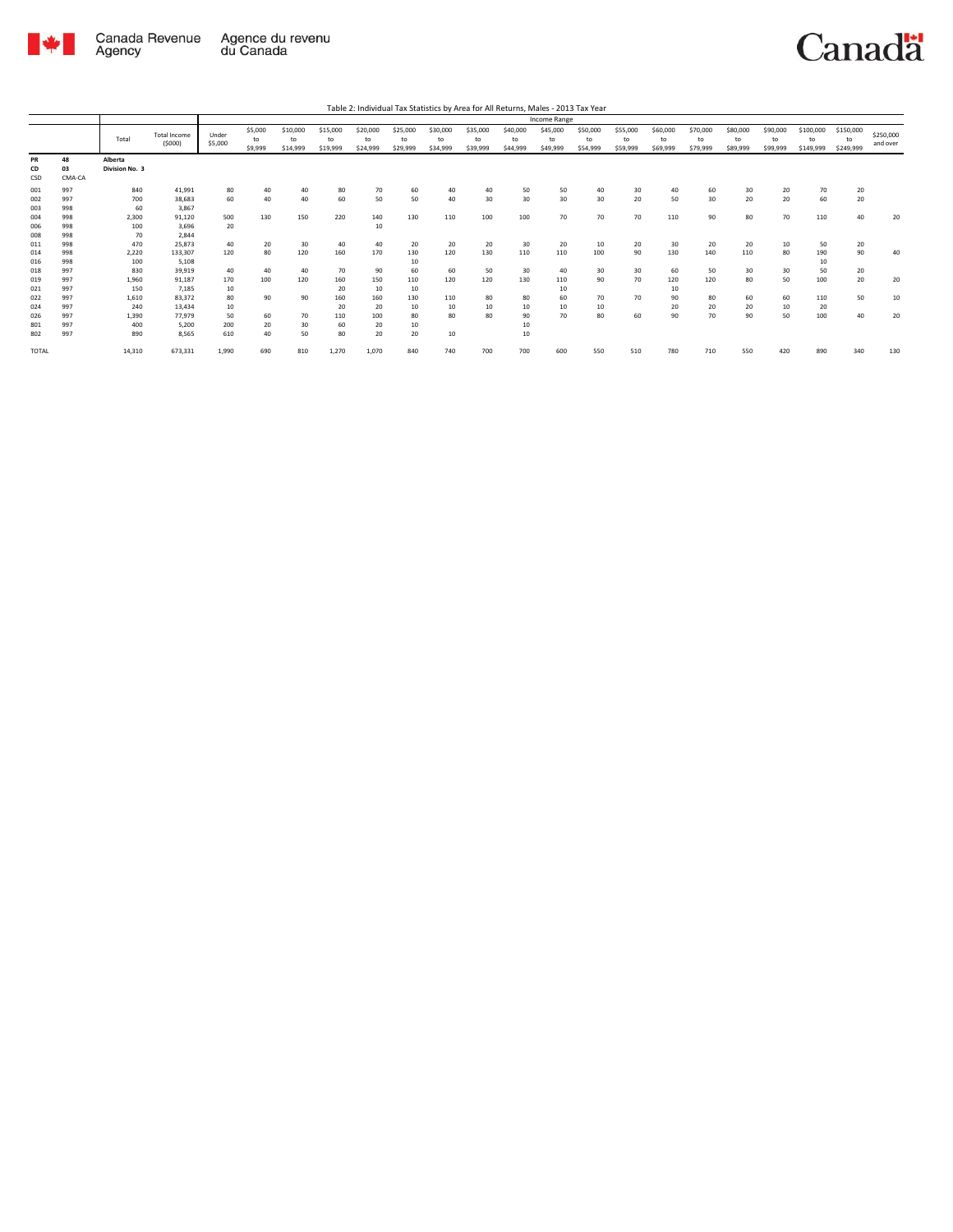

|                        |                    |                           |                               |                  |                          |                            |                            |                            |                            |                            |                            |                            | Income Range               |                            |                            |                            |                            |                            |                            |                              |                              |                       |
|------------------------|--------------------|---------------------------|-------------------------------|------------------|--------------------------|----------------------------|----------------------------|----------------------------|----------------------------|----------------------------|----------------------------|----------------------------|----------------------------|----------------------------|----------------------------|----------------------------|----------------------------|----------------------------|----------------------------|------------------------------|------------------------------|-----------------------|
|                        |                    | Total                     | <b>Total Income</b><br>(5000) | Under<br>\$5,000 | \$5,000<br>to<br>\$9,999 | \$10,000<br>to<br>\$14,999 | \$15,000<br>to<br>\$19,999 | \$20,000<br>to<br>\$24,999 | \$25,000<br>to<br>\$29,999 | \$30,000<br>to<br>\$34,999 | \$35,000<br>to<br>\$39,999 | \$40,000<br>to<br>\$44,999 | \$45,000<br>to<br>\$49,999 | \$50,000<br>to<br>\$54,999 | \$55,000<br>to<br>\$59,999 | \$60,000<br>to<br>\$69,999 | \$70,000<br>to<br>\$79,999 | \$80,000<br>to<br>\$89,999 | \$90,000<br>to<br>\$99,999 | \$100,000<br>to<br>\$149,999 | \$150,000<br>to<br>\$249,999 | \$250,000<br>and over |
| <b>PR</b><br>CD<br>CSD | 48<br>04<br>CMA-CA | Alberta<br>Division No. 4 |                               |                  |                          |                            |                            |                            |                            |                            |                            |                            |                            |                            |                            |                            |                            |                            |                            |                              |                              |                       |
| 001                    | 998                | 200                       | 12,108                        | 10               | 10                       |                            |                            | 20                         | 10                         | 10                         |                            |                            | 10                         |                            |                            | 10                         | 20                         |                            | 10                         | 20                           |                              |                       |
| 004                    | 998                | 270                       | 18,529                        |                  | 10                       | 10                         | 20                         | 10                         | 10                         | 20                         |                            | 20                         | 10                         | 10                         | 20                         | 10                         | 20                         | 10                         | 10                         | 40                           | 10                           |                       |
| 006                    | 998                | 90                        | 3,681                         |                  |                          |                            | 10                         |                            |                            |                            |                            |                            |                            |                            |                            |                            |                            |                            |                            |                              |                              |                       |
| 011                    | 998                | 1.550                     | 105,548                       | 70               | 60                       | 70                         | 90                         | 110                        | 80                         | 60                         | 60                         | 80                         | 60                         | 60                         | 60                         | 140                        | 90                         | 100                        | 70                         | 190                          | 100                          | 20                    |
| 012                    | 998                | 370                       | 19,995                        | 10               | 20                       | 20                         | 20                         | 30                         | 30                         | 20                         | 20                         | 30                         | 30                         | 30                         | 10                         | 30                         | 20                         | 20                         | 10                         | 20                           | 10                           |                       |
| 014                    | 998                | 360                       | 19,829                        | 10               | 20                       | 20                         | 30                         | 20                         | 30                         | 30                         | 20                         | 20                         | 20                         | 20                         | 10                         | 30                         | 20                         | 20                         |                            | 40                           |                              |                       |
| 016                    | 997                | 60                        | 3,292                         |                  |                          |                            |                            |                            |                            |                            |                            |                            |                            |                            |                            |                            |                            |                            |                            |                              |                              |                       |
| 019                    | 999                | 140                       | 7,760                         |                  |                          |                            |                            | 10                         |                            |                            |                            | 20                         |                            | 10                         |                            | 10                         | 10                         |                            |                            | 10                           |                              |                       |
| 020                    | 998                | 510                       | 34,189                        | 20               | 20                       | 30                         | 50                         | 40                         | 20                         | 20                         | 20                         | 20                         | 20                         | 20                         | 20                         | 50                         | 30                         | 20                         | 20                         | 70                           | 30                           | 10                    |
| 021                    | 999                | 80                        | 5,351                         |                  |                          |                            |                            |                            |                            |                            |                            |                            |                            |                            |                            |                            |                            |                            |                            | 10                           |                              |                       |
| 022                    | 998                | 290                       | 21,355                        |                  |                          | 10                         | 10                         | 20                         | 10                         | 10                         | 20                         | 20                         | 10                         | 10                         |                            | 20                         | 20                         | 20                         | 10                         | 40                           | 20                           |                       |
| TOTAL                  |                    | 3,910                     | 251,639                       | 150              | 160                      | 180                        | 250                        | 260                        | 210                        | 190                        | 160                        | 230                        | 190                        | 170                        | 140                        | 320                        | 240                        | 200                        | 150                        | 450                          | 210                          | 50                    |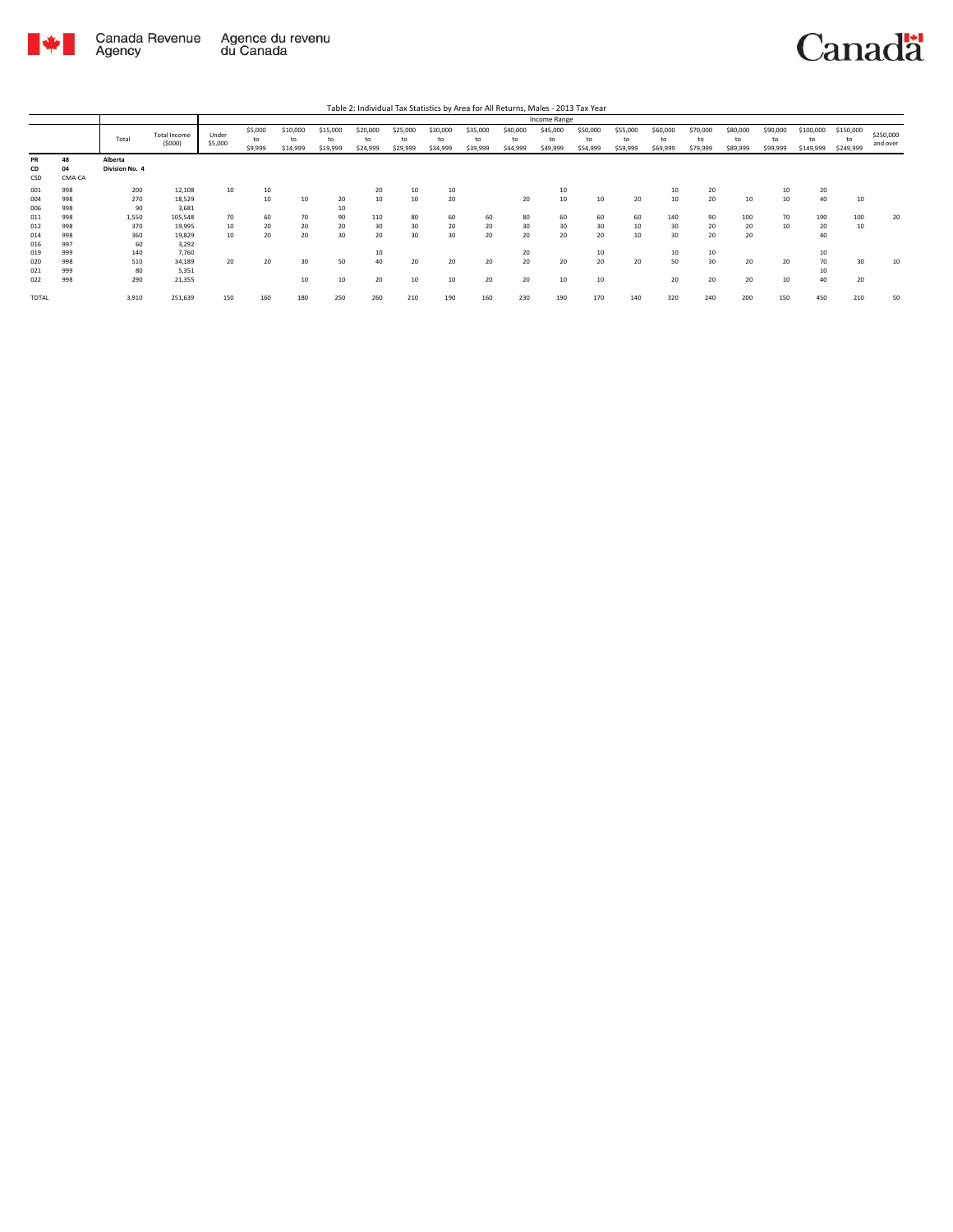

|                   |                    |                           |                               |                  |                          |                            |                            |                            |                            |                            |                            |                            | Income Range               |                            |                            |                            |                            |                            |                            |                              |                              |                       |
|-------------------|--------------------|---------------------------|-------------------------------|------------------|--------------------------|----------------------------|----------------------------|----------------------------|----------------------------|----------------------------|----------------------------|----------------------------|----------------------------|----------------------------|----------------------------|----------------------------|----------------------------|----------------------------|----------------------------|------------------------------|------------------------------|-----------------------|
|                   |                    | Total                     | <b>Total Income</b><br>(5000) | Under<br>\$5,000 | \$5,000<br>to<br>\$9,999 | \$10,000<br>to<br>\$14,999 | \$15,000<br>to<br>\$19,999 | \$20,000<br>to<br>\$24,999 | \$25,000<br>to<br>\$29,999 | \$30,000<br>to<br>\$34,999 | \$35,000<br>to<br>\$39,999 | \$40,000<br>to<br>\$44,999 | \$45,000<br>to<br>\$49,999 | \$50,000<br>to<br>\$54,999 | \$55,000<br>to<br>\$59,999 | \$60,000<br>to<br>\$69,999 | \$70,000<br>to<br>\$79,999 | \$80,000<br>to<br>\$89,999 | \$90,000<br>to<br>\$99,999 | \$100,000<br>to<br>\$149,999 | \$150,000<br>to<br>\$249,999 | \$250,000<br>and over |
| PR<br>CD<br>CSD   | 48<br>05<br>CMA-CA | Alberta<br>Division No. 5 |                               |                  |                          |                            |                            |                            |                            |                            |                            |                            |                            |                            |                            |                            |                            |                            |                            |                              |                              |                       |
| 001<br>002<br>004 | 997<br>997<br>997  | 650<br>130<br>140         | 36,295<br>6,136<br>7,135      | 30               | 30                       | 30<br>10                   | 60<br>20<br>10             | 50<br>20<br>10             | 40<br>10                   | 40                         | 30                         | 30                         | 40                         | 30                         | 30                         | 50<br>10                   | 30                         | 20<br>10                   | 20                         | 50                           | 20                           | 10                    |
| 006<br>008<br>011 | 997<br>998<br>998  | 1,250<br>210<br>80        | 74.003<br>13.203<br>4.494     | 60<br>10         | 50                       | 60                         | 90<br>20                   | 80<br>10                   | 90<br>20                   | 70<br>20                   | 80<br>10                   | 80<br>20                   | 50<br>10                   | 50                         | 50                         | 100<br>10                  | 80                         | 50                         | 50                         | 100<br>20                    | 50                           | 20                    |
| 012<br>019<br>021 | 996<br>997<br>997  | 2.990<br>40<br>320        | 210,809<br>1.738<br>23,483    | 230<br>20        | 140<br>10                | 150<br>10                  | 230<br>20                  | 160<br>10                  | 150<br>20                  | 120                        | 130<br>10                  | 110<br>10                  | 110<br>20                  | 110<br>20                  | 100<br>10                  | 210<br>20                  | 180<br>20                  | 160<br>30                  | 130<br>10                  | 330<br>50                    | 170<br>30                    | 70                    |
| 022<br>026<br>031 | 997<br>998<br>998  | 370<br>2,270<br>490       | 19,750<br>138,596<br>27.021   | 10<br>90<br>10   | 20<br>70<br>40           | 100<br>50                  | 70<br>150<br>40            | 20<br>180<br>40            | 20<br>110<br>30            | 10<br>110<br>30            | 10<br>110<br>20            | 30<br>120<br>20            | 20<br>90<br>30             | 20<br>100<br>30            | 20<br>100<br>20            | 20<br>170<br>30            | 20<br>160<br>20            | 10<br>140<br>20            | 10<br>110<br>20            | 50<br>250<br>30              | 10<br>90<br>20               | 20                    |
| 034<br>038<br>041 | 997<br>998<br>997  | 70<br>90<br>1.770         | 3,265<br>5,931<br>108,490     | 60               | 70                       | 90                         | 10<br>140                  | 140                        | 100                        | 100                        | 90                         | 90                         | 70                         | 80                         | 80                         | 140                        | 100                        | 90                         | 80                         | 10<br>150                    | 70                           | 30                    |
| 044<br>046<br>048 | 997<br>997<br>998  | 490<br>250<br>1.240       | 29.462<br>13,325<br>73,359    | 20<br>60         | 20<br>50                 | 20<br>10<br>40             | 40<br>10<br>90             | 20<br>20<br>110            | 30<br>10<br>80             | 20<br>10<br>70             | 20<br>20<br>80             | 30<br>20<br>60             | 30<br>20<br>60             | 30<br>20<br>70             | 30<br>10<br>50             | 30<br>30<br>90             | 30<br>20<br>80             | 30<br>40                   | 20<br>50                   | 50<br>20<br>90               | 20<br>40                     | 20                    |
| 049<br>802        | 998<br>997         | 420<br>840                | 25,725<br>10.667              | 20<br>560        | 20<br>40                 | 20<br>30                   | 30<br>90                   | 30<br>40                   | 30<br>10                   | 30                         | 20<br>10                   | 30                         | 10                         | 20                         | 20                         | 30                         | 20                         | 10                         | 20                         | 40                           | 20                           | 10                    |
| <b>TOTAL</b>      |                    | 14,080                    | 832,885                       | 1,210            | 600                      | 640                        | 1,130                      | 960                        | 760                        | 660                        | 670                        | 680                        | 600                        | 590                        | 550                        | 990                        | 810                        | 640                        | 550                        | 1,270                        | 570                          | 220                   |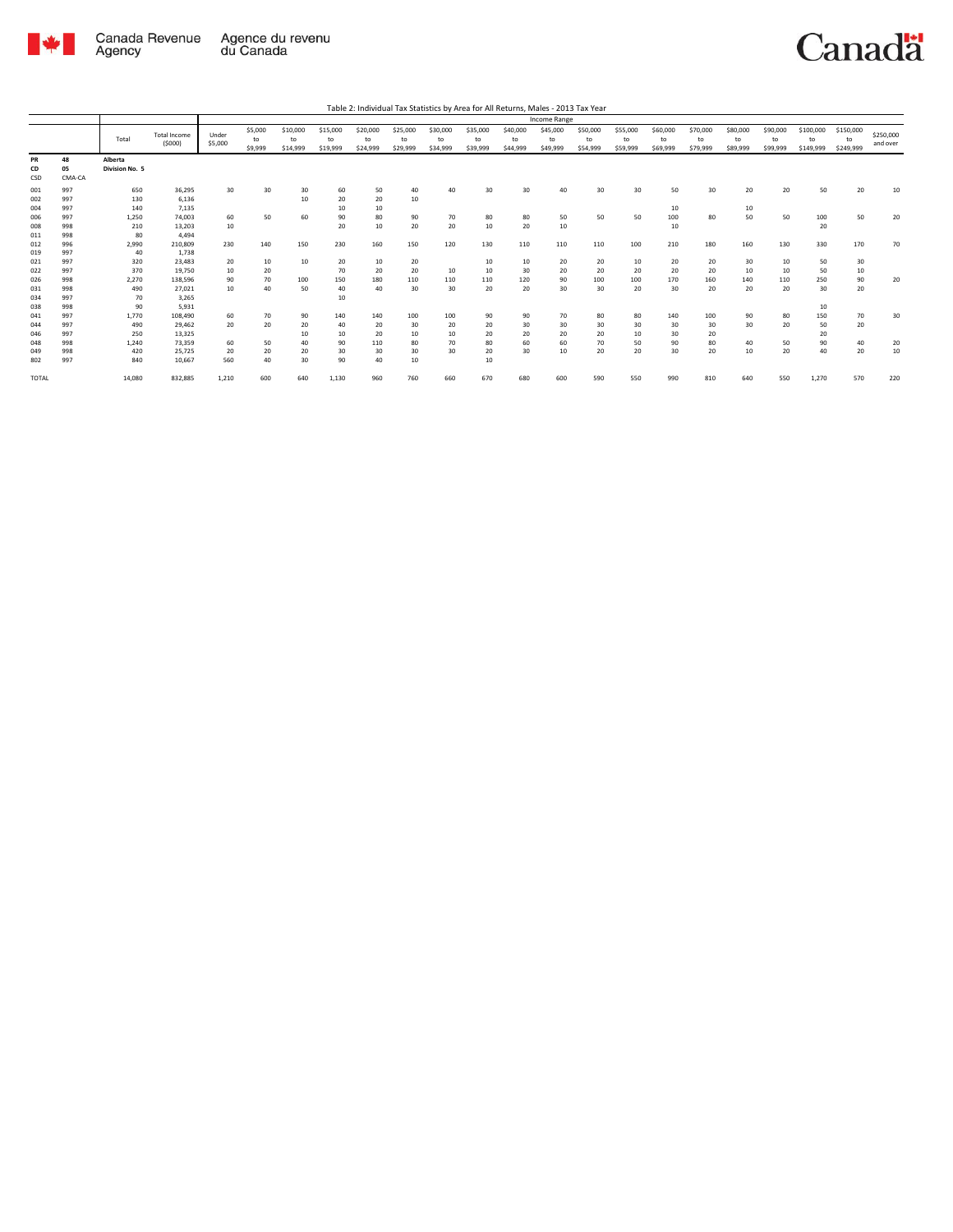

|                        |                    |                           |                               |                  |                          |                            |                            |                            |                            |                            |                            |                            | Income Range               |                            |                            |                            |                            |                            |                            |                              |                              |                       |
|------------------------|--------------------|---------------------------|-------------------------------|------------------|--------------------------|----------------------------|----------------------------|----------------------------|----------------------------|----------------------------|----------------------------|----------------------------|----------------------------|----------------------------|----------------------------|----------------------------|----------------------------|----------------------------|----------------------------|------------------------------|------------------------------|-----------------------|
|                        |                    | Total                     | <b>Total Income</b><br>(5000) | Under<br>\$5,000 | \$5,000<br>to<br>\$9,999 | \$10,000<br>to<br>\$14,999 | \$15,000<br>to<br>\$19,999 | \$20,000<br>to<br>\$24,999 | \$25,000<br>to<br>\$29,999 | \$30,000<br>to<br>\$34,999 | \$35,000<br>to<br>\$39,999 | \$40,000<br>to<br>\$44,999 | \$45,000<br>to<br>\$49,999 | \$50,000<br>to<br>\$54,999 | \$55,000<br>to<br>\$59,999 | \$60,000<br>to<br>\$69,999 | \$70,000<br>to<br>\$79,999 | \$80,000<br>to<br>\$89,999 | \$90,000<br>to<br>\$99,999 | \$100,000<br>to<br>\$149,999 | \$150,000<br>to<br>\$249,999 | \$250,000<br>and over |
| <b>PR</b><br>CD<br>CSD | 48<br>06<br>CMA-CA | Alberta<br>Division No. 6 |                               |                  |                          |                            |                            |                            |                            |                            |                            |                            |                            |                            |                            |                            |                            |                            |                            |                              |                              |                       |
| 001                    | 996                | 7,030                     | 1,071,881                     | 360              | 240                      | 250                        | 310                        | 300                        | 270                        | 260                        | 250                        | 280                        | 240                        | 230                        | 210                        | 400                        | 390                        | 320                        | 290                        | 930                          | 720                          | 800                   |
| 008                    | 996                | 360                       | 17.648                        | 90               | 20                       | 20                         | 30                         | 20                         | 10                         | 10                         | 20                         | 10                         |                            | 10                         |                            | 20                         | 10                         | 10                         |                            | 20                           | 10                           |                       |
| 009                    | 996                | 1,020                     | 69,184                        | 40               | 30                       | 50                         | 50                         | 70                         | 60                         | 40                         | 50                         | 70                         | 40                         | 40                         | 50                         | 80                         | 70                         | 50                         | 50                         | 120                          | 50                           | 20                    |
| 011                    | 996                | 1,080                     | 67,779                        | 40               | 40                       | 50                         | 70                         | 70                         | 70                         | 50                         | 50                         | 50                         | 60                         | 40                         | 50                         | 90                         | 70                         | 60                         | 50                         | 110                          | 50                           | 10                    |
| 028                    | 997                | 4,070                     | 282,733                       | 170              | 130                      | 190                        | 250                        | 270                        | 200                        | 170                        | 170                        | 210                        | 160                        | 170                        | 150                        | 310                        | 290                        | 220                        | 190                        | 490                          | 250                          | 90                    |
| 029                    | 996                | 1.410                     | 100,402                       | 50               | 30                       | 50                         | 70                         | 70                         | 60                         | 70                         | 70                         | 60                         | 80                         | 50                         | 70                         | 110                        | 90                         | 80                         | 70                         | 240                          | 60                           | 20                    |
| 031                    | 997                | 510                       | 36,150                        | 40               | 20                       | 30                         | 40                         | 40                         | 20                         | 30                         | 30                         | 20                         | 20                         | 20                         | 20                         | 40                         | 30                         | 30                         | 20                         | 50                           | 20                           | 20                    |
| 032                    | 997                | 1,970                     | 131,317                       | 90               | 70                       | 90                         | 120                        | 100                        | 100                        | 110                        | 100                        | 120                        | 90                         | 100                        | 70                         | 150                        | 160                        | 100                        | 90                         | 210                          | 90                           | 30                    |
| 034                    | 997                | 3,770                     | 257,278                       | 130              | 130                      | 130                        | 240                        | 240                        | 180                        | 250                        | 180                        | 180                        | 200                        | 170                        | 170                        | 270                        | 230                        | 180                        | 150                        | 460                          | 220                          | 70                    |
| 036                    | 997                | 1,180                     | 94,067                        | 40               | 30                       | 50                         | 80                         | 100                        | 60                         | 60                         | 60                         | 60                         | 50                         | 40                         | 50                         | 90                         | 80                         | 70                         | 50                         | 130                          | 70                           | 30                    |
| <b>TOTAL</b>           |                    | 22,400                    | 2,128,438                     | 1.030            | 730                      | 900                        | 1,250                      | 1,270                      | 1,030                      | 1.040                      | 960                        | 1,050                      | 950                        | 870                        | 830                        | 1,560                      | 1,420                      | 1,120                      | 980                        | 2.760                        | 1,560                        | 1,100                 |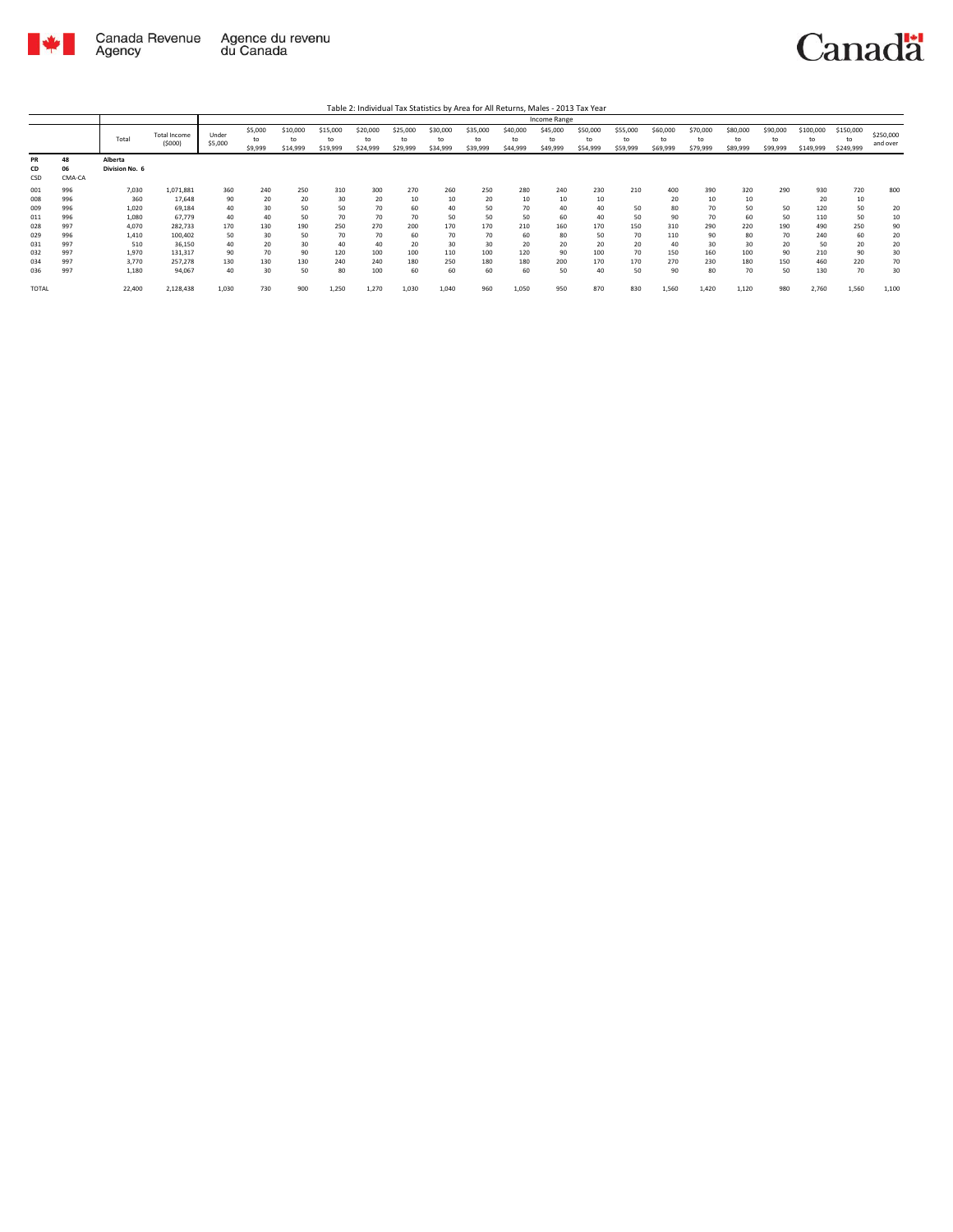

|                 |                    |                           |                               |                  |                          |                            |                            |                            |                            |                            |                            |                            | Income Range               |                            |                            |                            |                            |                            |                            |                              |                              |                       |
|-----------------|--------------------|---------------------------|-------------------------------|------------------|--------------------------|----------------------------|----------------------------|----------------------------|----------------------------|----------------------------|----------------------------|----------------------------|----------------------------|----------------------------|----------------------------|----------------------------|----------------------------|----------------------------|----------------------------|------------------------------|------------------------------|-----------------------|
|                 |                    | Total                     | <b>Total Income</b><br>(5000) | Under<br>\$5,000 | \$5,000<br>to<br>\$9,999 | \$10,000<br>to<br>\$14,999 | \$15,000<br>to<br>\$19,999 | \$20,000<br>to<br>\$24,999 | \$25,000<br>to<br>\$29,999 | \$30,000<br>to<br>\$34,999 | \$35,000<br>to<br>\$39,999 | \$40,000<br>to<br>\$44,999 | \$45,000<br>to<br>\$49,999 | \$50,000<br>to<br>\$54,999 | \$55,000<br>to<br>\$59,999 | \$60,000<br>to<br>\$69,999 | \$70,000<br>to<br>\$79,999 | \$80,000<br>to<br>\$89,999 | \$90,000<br>to<br>\$99,999 | \$100,000<br>to<br>\$149,999 | \$150,000<br>to<br>\$249,999 | \$250,000<br>and over |
| PR<br>CD<br>CSD | 48<br>07<br>CMA-CA | Alberta<br>Division No. 7 |                               |                  |                          |                            |                            |                            |                            |                            |                            |                            |                            |                            |                            |                            |                            |                            |                            |                              |                              |                       |
| 001             | 998                | 1.030                     | 76,412                        | 40               | 40                       | 30                         | 50                         | 70                         | 50                         | 50                         | 40                         | 50                         | 30                         | 40                         | 40                         | 80                         | 60                         | 60                         | 50                         | 160                          | 60                           | 30                    |
| 002             | 998                | 1,160                     | 88,536                        | 40               | 40                       | 40                         | 40                         | 60                         | 60                         | 40                         | 40                         | 50                         | 50                         | 40                         | 60                         | 100                        | 100                        | 80                         | 40                         | 170                          | 80                           | 30                    |
| 004             | 999                | 80                        | 4.763                         |                  |                          |                            |                            |                            |                            |                            |                            |                            |                            |                            |                            |                            |                            |                            |                            |                              |                              |                       |
| 006             | 999                | 90                        | 5.772                         |                  |                          |                            |                            |                            |                            |                            |                            |                            |                            |                            |                            |                            | 10                         |                            |                            | 10                           |                              |                       |
| 008             | 999                | 90                        | 4,670                         |                  |                          |                            | 10                         |                            | 10                         |                            |                            |                            |                            |                            |                            |                            |                            |                            |                            |                              |                              |                       |
| 011             | 998                | 380                       | 26,689                        | 20               | 10                       | 10                         | 20                         | 20                         | 20                         | 10                         | 20                         | 20                         | 20                         | 20                         | 10                         | 40                         | 30                         | 20                         | 20                         | 50                           | 20                           |                       |
| 012             | 998                | 440                       | 29,979                        | 20               | 20                       | 20                         | 40                         | 40                         | 30                         | 20                         | 20                         | 30                         | 20                         | 10                         | 20                         | 20                         | 20                         | 20                         | 20                         | 40                           | 20                           | 10                    |
| 014             | 998                | 680                       | 39,394                        | 30               | 40                       | 30                         | 60                         | 60                         | 40                         | 30                         | 30                         | 40                         | 30                         | 30                         | 20                         | 50                         | 40                         | 30                         | 20                         | 80                           | 20                           |                       |
| 016             | 999                | 70                        | 3,820                         |                  |                          |                            | 10                         |                            |                            |                            |                            |                            |                            |                            |                            |                            |                            |                            |                            |                              |                              |                       |
| 019             | 998                | 1.230                     | 74,634                        | 50               | 40                       | 50                         | 100                        | 100                        | 70                         | 60                         | 50                         | 60                         | 50                         | 50                         | 50                         | 90                         | 80                         | 60                         | 60                         | 160                          | 40                           | 10                    |
| 026             | 998                | 3,360                     | 218,524                       | 130              | 140                      | 140                        | 210                        | 220                        | 180                        | 170                        | 160                        | 160                        | 150                        | 150                        | 130                        | 240                        | 230                        | 200                        | 150                        | 390                          | 160                          | 50                    |
| 028             | 999                | 30                        | 2,160                         |                  |                          |                            |                            |                            |                            |                            |                            |                            |                            |                            |                            |                            |                            |                            |                            |                              |                              |                       |
| 029             | 997                | 120                       | 5.749                         |                  |                          |                            | 20                         | 10                         |                            |                            |                            |                            |                            |                            |                            |                            |                            |                            |                            |                              |                              |                       |
| 031             | 997                | 910                       | 60,864                        | 30               | 30                       | 40                         | 50                         | 70                         | 50                         | 40                         | 40                         | 50                         | 50                         | 40                         | 50                         | 70                         | 50                         | 40                         | 40                         | 110                          | 50                           | 20                    |
| 032             | 997                | 60                        | 4,169                         |                  |                          |                            |                            |                            |                            |                            |                            |                            |                            |                            |                            |                            |                            |                            |                            |                              |                              |                       |
| 034             | 999                | 60                        | 4,270                         |                  |                          |                            |                            |                            |                            |                            |                            |                            |                            |                            |                            |                            |                            |                            |                            | 10                           |                              |                       |
| 036             | 999                | 540                       | 40.915                        | 20               |                          | 30                         | 40                         | 30                         | 20                         | 20                         | 20                         | 20                         | 20                         | 30                         | 10                         | 40                         | 30                         | 30                         | 20                         | 90                           | 60                           |                       |
| 038             | 999                | 150                       | 8,295                         |                  |                          | 10                         | 10                         | 20                         |                            | 10                         |                            |                            |                            |                            |                            |                            |                            |                            |                            | 20                           |                              |                       |
| 039             | 997                | 340                       | 20,250                        | 20               | 10                       | 20                         | 20                         | 30                         | 30                         | 10                         | 20                         | 20                         | 10                         | 10                         | 10                         | 20                         | 20                         | 20                         | 10                         | 30                           | 10                           |                       |
| 041             | 997<br>998         | 100                       | 5.168                         |                  |                          | 20                         |                            |                            |                            |                            | 20                         |                            |                            |                            |                            |                            |                            |                            |                            |                              |                              |                       |
| 042             |                    | 550                       | 39.963                        | 30               |                          |                            | 30                         | 30                         | 20                         | 20                         |                            | 30                         | 30                         | 30                         | 20                         | 40                         | 60                         | 40                         | 30                         | 80                           | 30                           | 10                    |
| 044<br>049      | 999<br>998         | 340<br>680                | 30.679<br>47,480              | 10<br>20         | 20                       | 20                         | 20<br>20                   | 20<br>20                   | 10<br>30                   | 20<br>20                   | 20                         | 10<br>30                   | 20<br>20                   | 10<br>30                   | 20<br>50                   | 30<br>120                  | 30<br>60                   | 30<br>50                   | 10<br>30                   | 50<br>80                     | 20<br>40                     |                       |
|                 | 998                |                           |                               |                  |                          |                            |                            |                            |                            |                            |                            |                            |                            |                            |                            |                            |                            |                            |                            |                              |                              |                       |
| 051             | 999                | 160<br>410                | 14.042                        |                  |                          | 10<br>10                   |                            |                            | 10<br>20                   | 10                         | 20                         |                            | 10<br>20                   |                            |                            | 20<br>40                   | 10<br>30                   | 20                         |                            | 30<br>40                     |                              |                       |
| 052<br>054      | 998                | 3,160                     | 21,462<br>221,788             | 60<br>110        | 20<br>80                 | 110                        | 20<br>150                  | 30<br>160                  | 150                        | 140                        | 130                        | 20<br>140                  | 130                        | 20<br>170                  | 10<br>140                  | 300                        | 240                        | 220                        | 30<br>180                  | 410                          | 20<br>170                    | 50                    |
|                 | 998                | 170                       |                               |                  |                          |                            |                            |                            |                            |                            |                            |                            |                            | 10                         |                            | 10                         |                            | 10                         | 10                         | 20                           |                              |                       |
| 056<br>TOTAL    |                    | 16,360                    | 10,791<br>1,111,238           | 660              | 540                      | 660                        | 10<br>980                  | 10<br>1,040                | 820                        | 720                        | 680                        | 10<br>770                  | 10<br>700                  | 710                        | 680                        | 1,350                      | 1,160                      | 970                        | 770                        | 2,060                        | 830                          | 270                   |
|                 |                    |                           |                               |                  |                          |                            |                            |                            |                            |                            |                            |                            |                            |                            |                            |                            |                            |                            |                            |                              |                              |                       |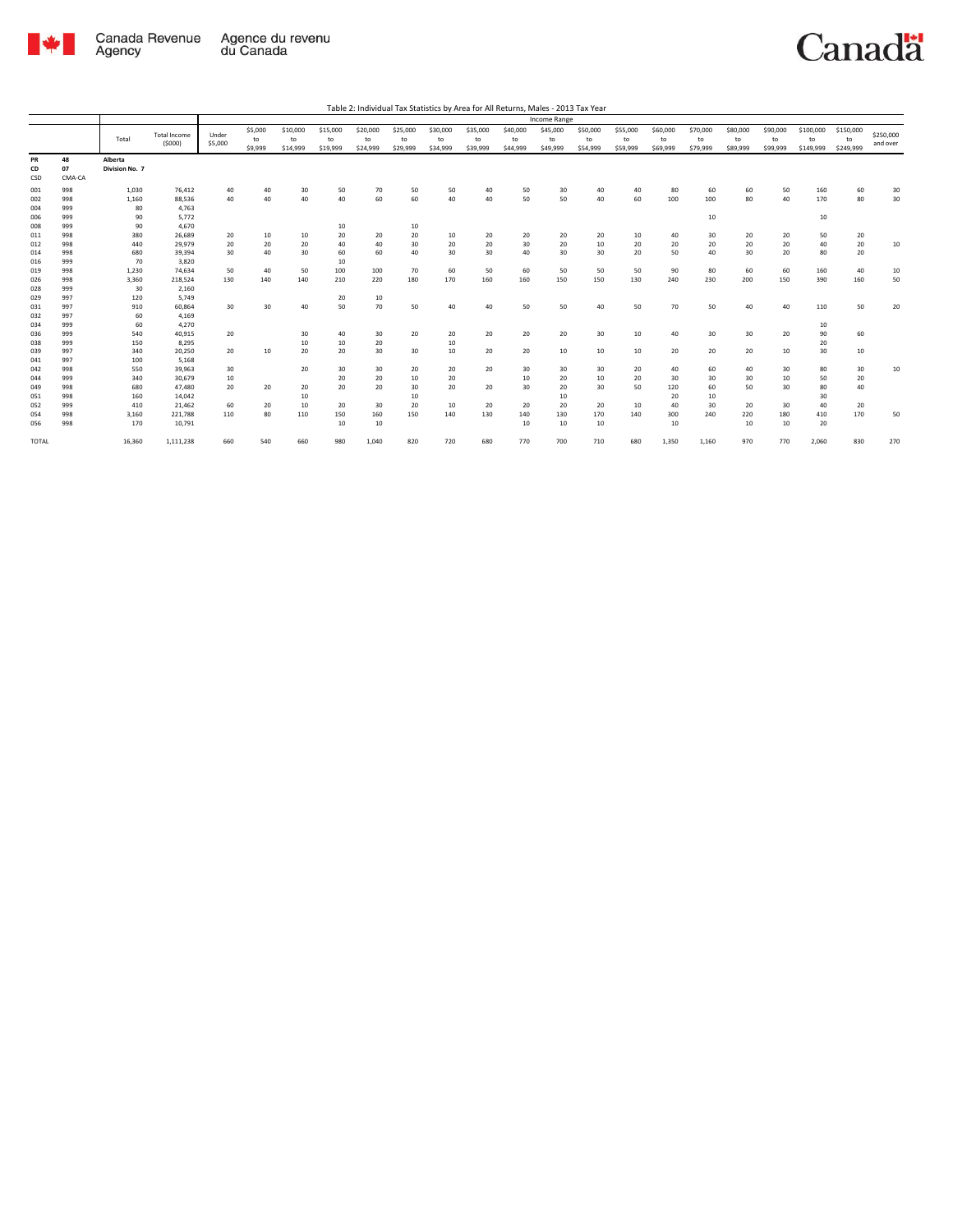

|                                        |                                        |                                              |                                                            |                               |                               |                               |                               |                                     |                                     |                               |                               |                               | Income Range                  |                               |                               |                                      |                               |                               |                               |                                        |                               |                       |
|----------------------------------------|----------------------------------------|----------------------------------------------|------------------------------------------------------------|-------------------------------|-------------------------------|-------------------------------|-------------------------------|-------------------------------------|-------------------------------------|-------------------------------|-------------------------------|-------------------------------|-------------------------------|-------------------------------|-------------------------------|--------------------------------------|-------------------------------|-------------------------------|-------------------------------|----------------------------------------|-------------------------------|-----------------------|
|                                        |                                        | Total                                        | <b>Total Income</b><br>(5000)                              | Under<br>\$5,000              | \$5,000<br>to<br>\$9,999      | \$10,000<br>to<br>\$14,999    | \$15,000<br>to<br>\$19,999    | \$20,000<br>to<br>\$24,999          | \$25,000<br>to<br>\$29,999          | \$30,000<br>to<br>\$34,999    | \$35,000<br>to<br>\$39,999    | \$40,000<br>to<br>\$44,999    | \$45,000<br>to<br>\$49,999    | \$50,000<br>to<br>\$54,999    | \$55,000<br>to<br>\$59,999    | \$60,000<br>to<br>\$69,999           | \$70,000<br>to<br>\$79,999    | \$80,000<br>to<br>\$89,999    | \$90,000<br>to<br>\$99,999    | \$100,000<br>to<br>\$149,999           | \$150,000<br>to<br>\$249,999  | \$250,000<br>and over |
| PR<br>CD<br>CSD                        | 48<br>08<br>CMA-CA                     | Alberta<br>Division No. 8                    |                                                            |                               |                               |                               |                               |                                     |                                     |                               |                               |                               |                               |                               |                               |                                      |                               |                               |                               |                                        |                               |                       |
| 001<br>002<br>004<br>008<br>009<br>022 | 996<br>997<br>996<br>997<br>996<br>996 | 8.400<br>130<br>370<br>3.430<br>990<br>3,120 | 736,355<br>8,335<br>23,798<br>224,377<br>69,430<br>220,982 | 330<br>10<br>150<br>20<br>140 | 290<br>10<br>120<br>30<br>100 | 340<br>20<br>150<br>30<br>120 | 470<br>40<br>220<br>50<br>190 | 480<br>10<br>20<br>230<br>40<br>190 | 350<br>10<br>20<br>170<br>40<br>140 | 380<br>20<br>150<br>40<br>150 | 340<br>10<br>140<br>40<br>130 | 340<br>20<br>170<br>40<br>120 | 360<br>20<br>150<br>50<br>150 | 340<br>20<br>150<br>40<br>150 | 310<br>10<br>140<br>50<br>130 | 680<br>10<br>20<br>280<br>100<br>220 | 500<br>30<br>270<br>60<br>220 | 460<br>20<br>190<br>70<br>170 | 410<br>10<br>150<br>70<br>140 | 1,110<br>10<br>40<br>380<br>160<br>440 | 630<br>20<br>170<br>50<br>190 | 290<br>50<br>60       |
| 023<br>024<br>025<br>026               | 996<br>997<br>999<br>996               | 30<br>450<br>20<br>430                       | 4.766<br>33,147<br>2,225<br>31,273                         | 20<br>10                      | 10<br>20                      | 20<br>20                      | 20<br>30                      | 20<br>30                            | 30<br>20                            | 20<br>20                      | 30<br>10                      | 20<br>20                      | 10<br>20                      | 20<br>20                      | 10<br>20                      | 40<br>30                             | 30<br>30                      | 20<br>30                      | 30<br>20                      | 70<br>60                               | 20<br>20                      | 10                    |
| 027<br>029<br>032<br>034               | 996<br>996<br>996<br>997<br>997        | 20<br>2,780<br>250<br>370                    | 994<br>230,797<br>16.682<br>26,394                         | 70<br>20<br>110               | 50<br>20<br>50                | 60<br>10<br>70                | 80<br>10<br>20<br>90          | 90<br>20<br>90                      | 80<br>20<br>20<br>70                | 70<br>10<br>20<br>70          | 90<br>20<br>80                | 100<br>10<br>20<br>50         | 110<br>10<br>20<br>60         | 110<br>10<br>10<br>50         | 110<br>20<br>60               | 240<br>30<br>20<br>100               | 260<br>20<br>20<br>80         | 210<br>20<br>20<br>50         | 200<br>20<br>20<br>70         | 600<br>30<br>60<br>140                 | 230<br>10<br>20<br>80         | 40                    |
| 038<br>039<br>044<br>811<br>813        | 997<br>997<br>997<br>997               | 1,380<br>4,080<br>2,240<br>980<br>130        | 84,532<br>259,029<br>155,999<br>7.683<br>978               | 190<br>70<br>700<br>90        | 150<br>70<br>60               | 180<br>80<br>30               | 260<br>170<br>80<br>10        | 310<br>160<br>20                    | 220<br>130<br>20                    | 190<br>100<br>10              | 200<br>100<br>10              | 210<br>100                    | 190<br>110                    | 170<br>90                     | 150<br>90                     | 290<br>140                           | 270<br>130                    | 200<br>120                    | 210<br>100                    | 460<br>290                             | 190<br>150                    | 20<br>50<br>30        |
| TOTAL                                  |                                        | 29,590                                       | 2,137,776                                                  | 1,940                         | 990                           | 1,150                         | 1,760                         | 1.720                               | 1,340                               | 1,250                         | 1,210                         | 1.230                         | 1.270                         | 1,190                         | 1,120                         | 2,210                                | 1,930                         | 1,590                         | 1.460                         | 3.860                                  | 1,800                         | 580                   |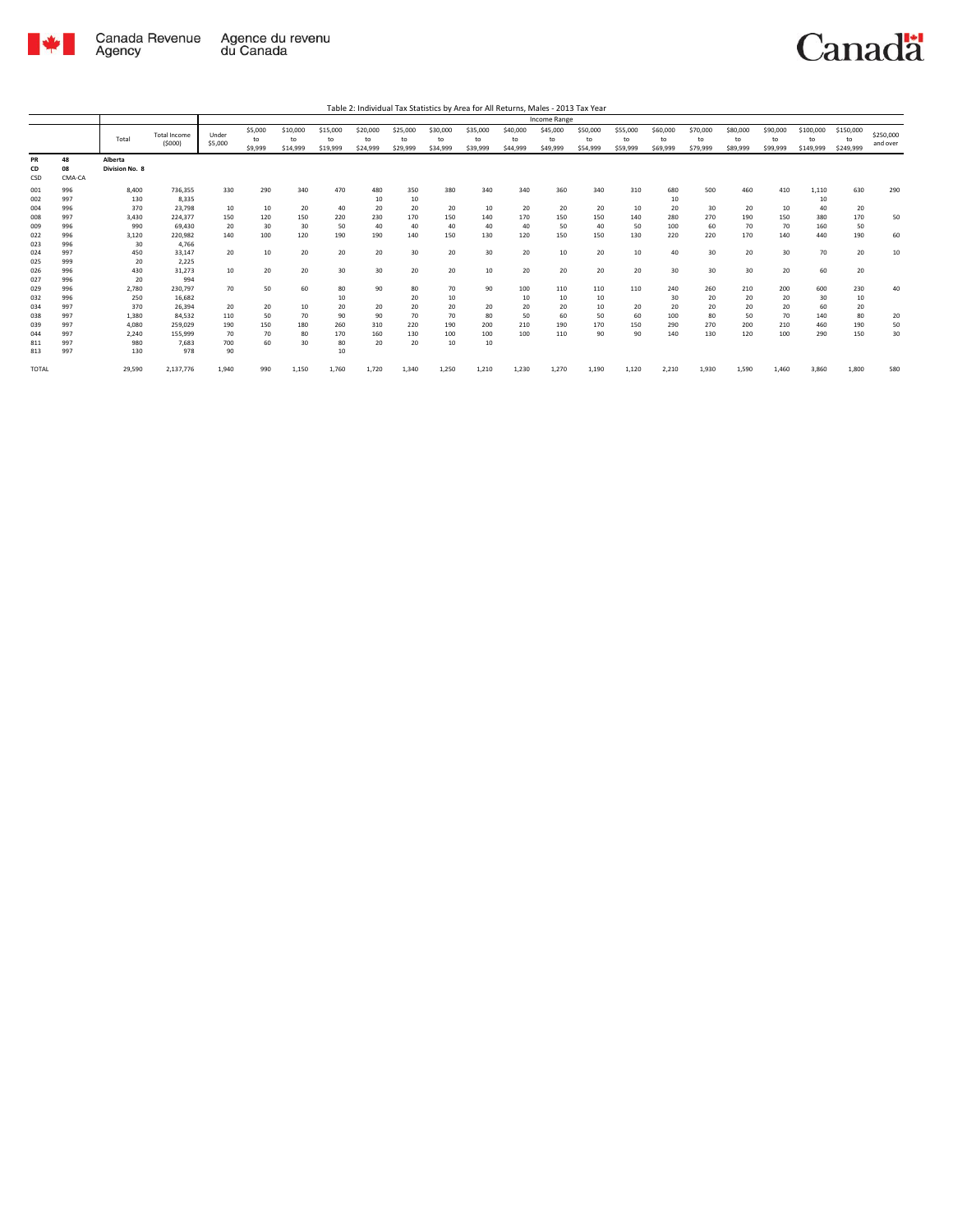

|                   |                    |                           |                             |                  |                          |                            |                            |                            |                            |                            |                            |                            | Income Range               |                            |                            |                            |                            |                            |                            |                              |                              |                       |
|-------------------|--------------------|---------------------------|-----------------------------|------------------|--------------------------|----------------------------|----------------------------|----------------------------|----------------------------|----------------------------|----------------------------|----------------------------|----------------------------|----------------------------|----------------------------|----------------------------|----------------------------|----------------------------|----------------------------|------------------------------|------------------------------|-----------------------|
|                   |                    | Total                     | Total Income<br>(5000)      | Under<br>\$5,000 | \$5,000<br>to<br>\$9,999 | \$10,000<br>to<br>\$14,999 | \$15,000<br>to<br>\$19,999 | \$20,000<br>to<br>\$24,999 | \$25,000<br>to<br>\$29,999 | \$30,000<br>to<br>\$34,999 | \$35,000<br>to<br>\$39,999 | \$40,000<br>to<br>\$44,999 | \$45,000<br>to<br>\$49,999 | \$50,000<br>to<br>\$54,999 | \$55,000<br>to<br>\$59,999 | \$60,000<br>to<br>\$69,999 | \$70,000<br>to<br>\$79,999 | \$80,000<br>to<br>\$89,999 | \$90,000<br>to<br>\$99,999 | \$100,000<br>to<br>\$149,999 | \$150,000<br>to<br>\$249,999 | \$250,000<br>and over |
| PR<br>CD<br>CSD   | 48<br>09<br>CMA-CA | Alberta<br>Division No. 9 |                             |                  |                          |                            |                            |                            |                            |                            |                            |                            |                            |                            |                            |                            |                            |                            |                            |                              |                              |                       |
| 002<br>015<br>810 | 998<br>998<br>998  | 2,160<br>5,920<br>80      | 144,057<br>462,084<br>2.883 | 90<br>380<br>20  | 90<br>210                | 100<br>220                 | 140<br>320                 | 160<br>320                 | 120<br>260                 | 80<br>210                  | 80<br>230                  | 90<br>200                  | 80<br>200                  | 100<br>190                 | 70<br>210                  | 140<br>450                 | 140<br>390                 | 130<br>340                 | 90<br>270                  | 320<br>970                   | 110<br>410                   | 30<br>130             |
| TOTAL             |                    | 8,160                     | 609,024                     | 480              | 310                      | 330                        | 460                        | 490                        | 390                        | 290                        | 320                        | 290                        | 280                        | 290                        | 290                        | 590                        | 530                        | 480                        | 370                        | 1,290                        | 520                          | 170                   |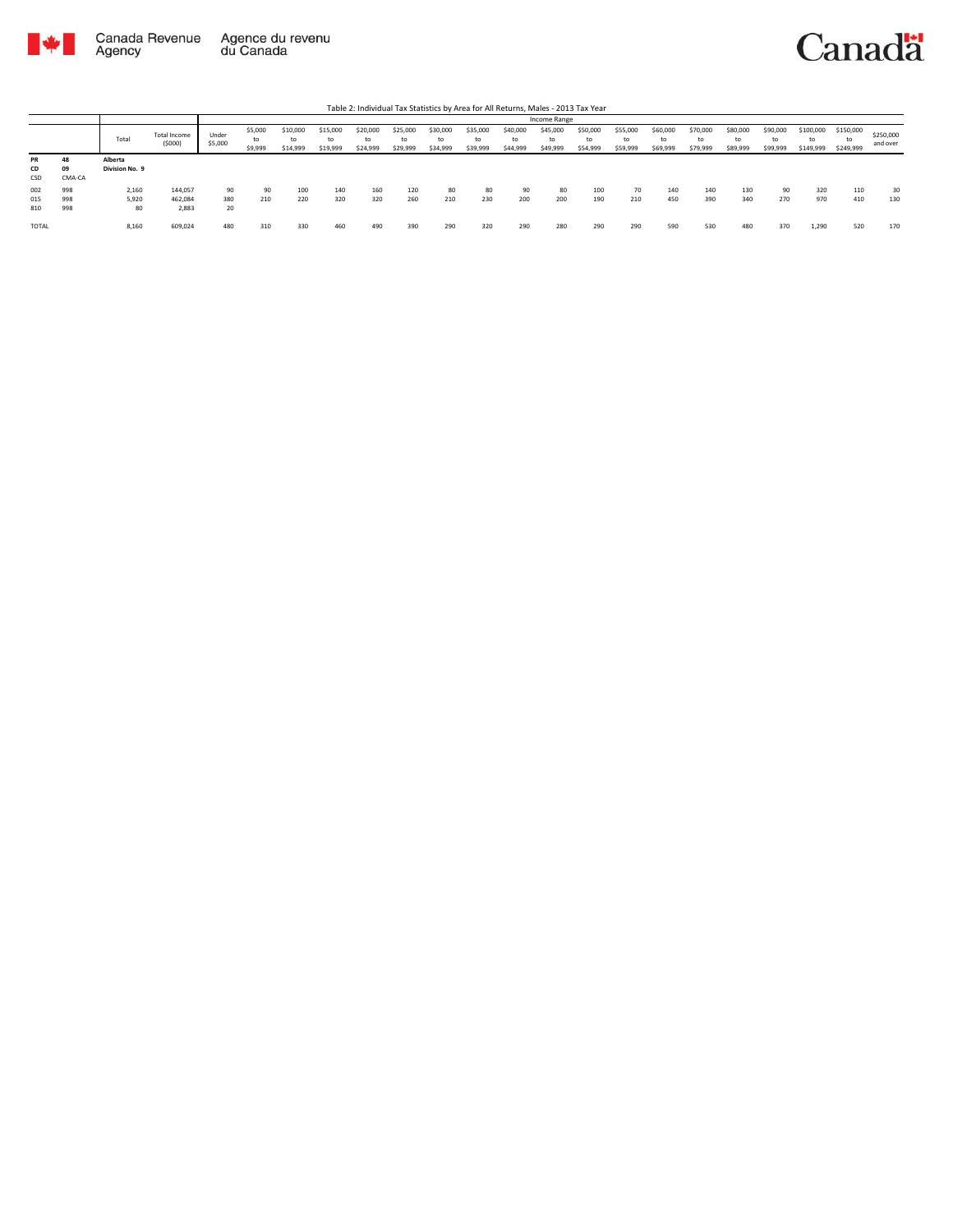

|              |            |                 |                     |         |         |          |          |          |          |          |          |          | Income Range |          |          |          |          |          |          |           |           |           |
|--------------|------------|-----------------|---------------------|---------|---------|----------|----------|----------|----------|----------|----------|----------|--------------|----------|----------|----------|----------|----------|----------|-----------|-----------|-----------|
|              |            |                 | <b>Total Income</b> | Under   | \$5,000 | \$10,000 | \$15,000 | \$20,000 | \$25,000 | \$30,000 | \$35,000 | \$40,000 | \$45,000     | \$50,000 | \$55,000 | \$60,000 | \$70,000 | \$80,000 | \$90,000 | \$100,000 | \$150,000 | \$250,000 |
|              |            | Total           | (5000)              | \$5,000 | to      | to       | to       | to       | to       | to       | to       | to       | to           | to       | to       | to       | to       | to       | to       | to        | to        | and over  |
|              |            |                 |                     |         | \$9,999 | \$14,999 | \$19,999 | \$24,999 | \$29,999 | \$34,999 | \$39,999 | \$44,999 | \$49,999     | \$54,999 | \$59,999 | \$69,999 | \$79,999 | \$89,999 | \$99,999 | \$149,999 | \$249,999 |           |
| PR           | 48         | Alberta         |                     |         |         |          |          |          |          |          |          |          |              |          |          |          |          |          |          |           |           |           |
| CD           | 10         | Division No. 10 |                     |         |         |          |          |          |          |          |          |          |              |          |          |          |          |          |          |           |           |           |
| CSD          | CMA-CA     |                 |                     |         |         |          |          |          |          |          |          |          |              |          |          |          |          |          |          |           |           |           |
| 001          | 996        | 1,460           | 93,606              | 70      | 60      | 60       | 100      | 90       | 70       | 70       | 60       | 70       | 70           | 80       | 70       | 120      | 100      | 80       | 70       | 150       | 60        | 30        |
| 002          | 997        | 780             | 46,246              | 30      | 30      | 30       | 70       | 70       | 50       | 50       | 40       | 30       | 30           | 30       | 30       | 60       | 40       | 40       | 30       | 80        | 30        |           |
| 003          | 996        | 60              | 4,329               |         |         |          |          |          |          |          |          |          |              |          |          |          |          |          |          | 20        |           |           |
| 004          | 996        | 50              | 2,493               |         |         |          |          |          |          |          |          |          |              |          |          |          |          |          |          |           |           |           |
| 006          | 997        | 70              | 3,655               |         |         |          |          |          |          |          |          |          |              |          |          |          |          |          |          |           |           |           |
| 008          | 996        | 410             | 24,247              | 20      | 20      | 20       | 20       | 20       | 20       | 20       | 30       | 20       | 30           | 20       | 10       | 30       | 30       | 20       | 30       | 40        |           |           |
| 009          | 996        | 170             | 12,044              |         |         |          |          |          |          | 10       |          | 10       | 10           | 10       |          | 10       | 10       |          |          | 20        |           |           |
| 012          | 996        | 90              | 5,391               |         |         |          |          |          |          |          |          |          |              |          |          |          |          |          |          | 10        |           |           |
| 014          | 996        | 410             | 28,745              | 10      | 10      | 10       | 30       | 30       |          | 20       | 20       | 20       | 20           | 30       | 10       | 30       | 30       | 30       | 20       | 60        | 30        |           |
| 016          | 997        | 2,700           | 180,472             | 110     | 80      | 120      | 170      | 180      | 140      | 130      | 120      | 120      | 120          | 100      | 90       | 220      | 170      | 170      | 160      | 340       | 130       | 40        |
| 018          | 997        | 20              | 1,021               |         |         |          |          |          |          |          |          |          |              |          |          |          |          |          |          |           |           |           |
| 019          | 996        | 210             | 11,145              |         | 10      | 10       | 20       | 20       |          | 10       |          | 20       |              |          |          | 20       | 10       | 10       |          | 20        |           |           |
| 021          | 997        | 390             | 19,449              | 20      | 20      | 50       | 30       | 30       | 20       | 20       | 20       | 20       | 10           | 10       | 20       | 30       | 20       | 20       | 10       | 30        | 10        |           |
| 022          | 997        | 800             | 52,957              | 30      | 30      | 40       | 70       | 70       | 50       | 40       | 40       | 30       | 40           | 30       | 30       | 60       | 50       | 30       | 30       | 80        | 40        | 20        |
| 026          | 998        | 770             | 41,814              | 30      | 50      | 40       | 80       | 60       | 40       | 50       | 30       | 40       | 40           | 30       | 20       | 60       | 60       | 40       | 30       | 60        | 20        |           |
| 028          | 997        | 2,810           | 172,694             | 130     | 110     | 150      | 260      | 190      | 150      | 130      | 140      | 130      | 110          | 130      | 100      | 200      | 170      | 150      | 120      | 280       | 140       | 40        |
| 031          | 998        | 90              | 4,242               |         |         | 10       | 10       |          |          |          |          |          |              |          |          |          |          |          |          |           |           |           |
| 034          | 998        | 390             | 23,193              | 20      | 20      | 20       | 30       | 30       | 20       | 20       | 20       | 20       | 20           | 20       | 10       | 30       | 30       | 20       | 20       | 40        | 20        |           |
| 036          | 997        | 2,130           | 160,796             | 80      | 60      | 80       | 140      | 120      | 80       | 70       | 80       | 90       | 100          | 80       | 90       | 170      | 140      | 140      | 150      | 310       | 140       | 40        |
| 038          | 996        | 50              | 3,439               |         |         |          |          |          |          |          |          |          |              |          |          |          |          |          |          |           |           |           |
| 041          | 996        | 640             | 50,240              | 20      | 20      | 20       | 30       | 30       | 30       | 20       | 20       | 30       | 20           | 40       | 30       | 40       | 60       | 60       | 40       | 120       | 40        | 10        |
| 042          | 997        | 2,240           | 153,451             | 70      | 80      | 80       | 140      | 120      | 100      | 100      | 100      | 120      | 90           | 90       | 90       | 180      | 180      | 160      | 120      | 290       | 100       | 40        |
| 044          | 996        |                 |                     |         |         |          |          |          |          |          |          |          |              |          |          |          |          |          |          |           |           |           |
| 046          | 997        | 70              | 3,712               |         |         |          |          |          |          |          |          |          |              |          |          |          |          |          |          |           |           |           |
| 048          | 998        | 1,140           | 53,572              | 70      | 50      | 80       | 130      | 110      | 80       | 70       | 50       | 60       | 60           | 50       | 40       | 90       | 60       | 30       | 20       | 60        | 10        | 10        |
| 051          | 999        | 140             | 6,086               |         | 10      |          | 10       | 20       |          |          |          |          |              |          |          |          | 10       |          |          |           |           |           |
| 052          | 997        | 520             | 25,343              | 20      | 20      | 30       | 40       | 50       | 40       | 30       | 40       | 30       | 30           | 30       | 20       | 50       | 30       | 20       |          | 30        | 10        |           |
| 056          | 997        | 110             | 5,688               |         |         | 10       | 20       |          |          |          |          |          |              |          |          |          | 10       |          |          |           |           |           |
| 058          | 997        | 1,370           | 86,805              | 70      | 50      | 80       | 120      | 90       | 70       | 60       | 50       | 60       | 40           | 60       | 40       | 70       | 80       | 70       | 60       | 200       | 90        | 10        |
| 059          | 997        |                 |                     |         |         |          |          |          |          |          |          |          |              |          |          |          |          |          |          |           |           |           |
| 061          | 997        | 340             | 18,544              | 20      | 10      | 10       | 30       | 30       | 20       | 10       | 30       | 20       | 20           | 20       | 10       | 20       | 20       | 10       | 10       | 30        | 20        |           |
| 062          | 997        | 100             | 6,687               |         |         |          |          |          |          |          |          |          |              | 10       |          | 10       |          |          |          |           |           |           |
| 064<br>068   | 996<br>999 | 940             | 68,374              | 30      | 30      | 30       | 50       | 50       | 50       | 50       | 40       | 40       | 30           | 40       | 30       | 70       | 70       | 50       | 40       | 160       | 80        |           |
|              |            |                 |                     |         |         |          |          |          |          |          |          |          |              |          |          |          |          |          |          |           |           |           |
| 805          | 996        |                 |                     |         |         |          |          |          |          |          |          |          |              |          |          |          |          |          |          |           |           |           |
| <b>TOTAL</b> |            | 21,510          | 1,371,246           | 920     | 780     | 1,000    | 1,660    | 1,440    | 1,080    | 990      | 970      | 1,000    | 930          | 930      | 790      | 1,610    | 1,410    | 1,190    | 1,020    | 2,480     | 1,030     | 290       |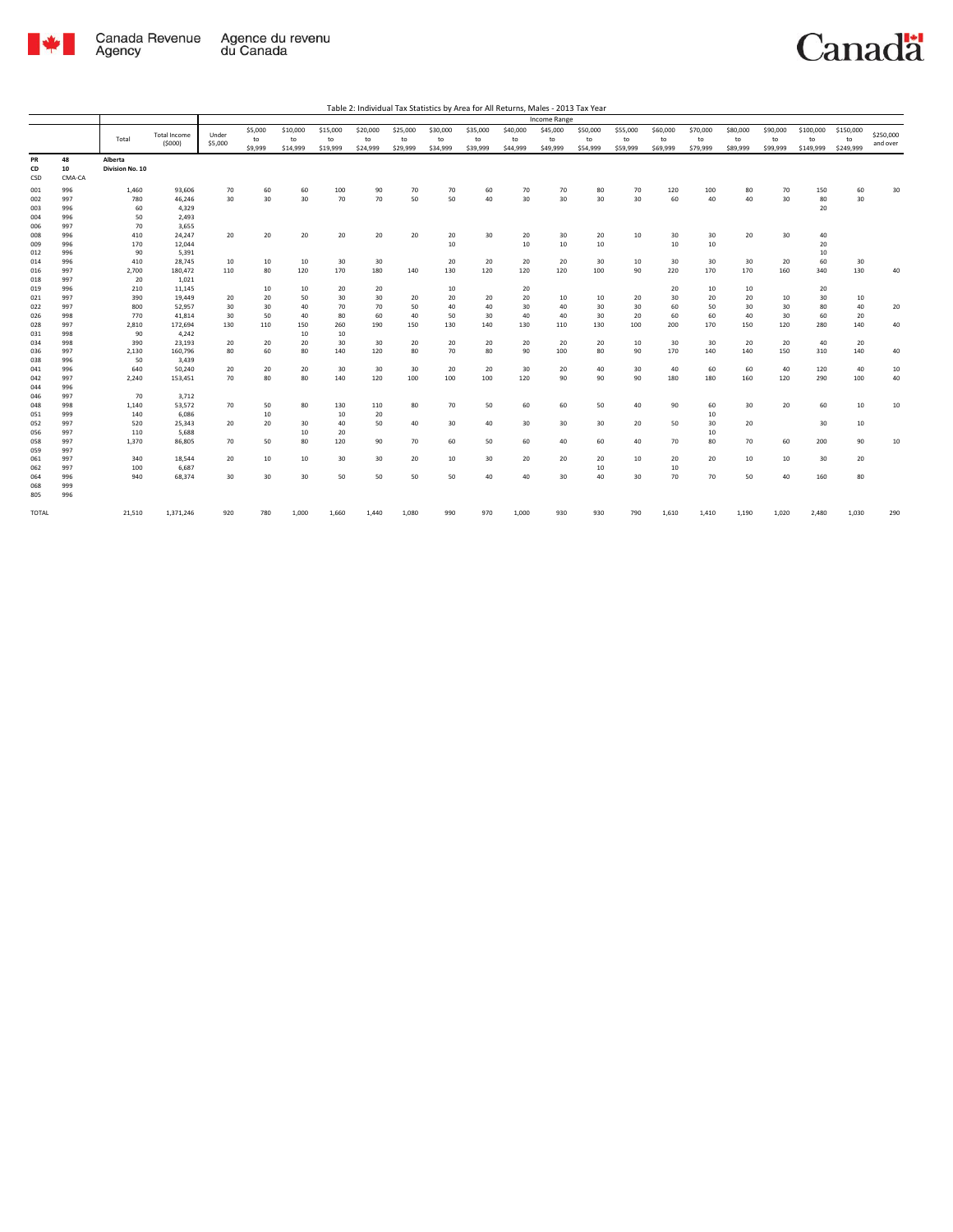

|                 |                    |                            |                               |                  |                          |                            |                            |                            |                            |                            |                            |                            | Income Range               |                            |                            |                            |                            |                            |                            |                              |                              |                       |
|-----------------|--------------------|----------------------------|-------------------------------|------------------|--------------------------|----------------------------|----------------------------|----------------------------|----------------------------|----------------------------|----------------------------|----------------------------|----------------------------|----------------------------|----------------------------|----------------------------|----------------------------|----------------------------|----------------------------|------------------------------|------------------------------|-----------------------|
|                 |                    | Total                      | <b>Total Income</b><br>(5000) | Under<br>\$5,000 | \$5,000<br>to<br>\$9,999 | \$10,000<br>to<br>\$14,999 | \$15,000<br>to<br>\$19,999 | \$20,000<br>to<br>\$24,999 | \$25,000<br>to<br>\$29,999 | \$30,000<br>to<br>\$34,999 | \$35,000<br>to<br>\$39,999 | \$40,000<br>to<br>\$44,999 | \$45,000<br>to<br>\$49,999 | \$50,000<br>to<br>\$54,999 | \$55,000<br>to<br>\$59,999 | \$60,000<br>to<br>\$69,999 | \$70,000<br>to<br>\$79,999 | \$80,000<br>to<br>\$89,999 | \$90,000<br>to<br>\$99,999 | \$100,000<br>to<br>\$149,999 | \$150,000<br>to<br>\$249,999 | \$250,000<br>and over |
| PR<br>CD<br>CSD | 48<br>11<br>CMA-CA | Alberta<br>Division No. 11 |                               |                  |                          |                            |                            |                            |                            |                            |                            |                            |                            |                            |                            |                            |                            |                            |                            |                              |                              |                       |
| 001<br>003      | 996<br>999         | 3,990                      | 255,874                       | 230              | 140                      | 210                        | 300                        | 250                        | 220                        | 180                        | 160                        | 180                        | 170                        | 150                        | 150                        | 290                        | 250                        | 220                        | 170                        | 480                          | 190                          | 70                    |
| 004<br>005      | 996<br>999         | 30<br>30                   | 2,442<br>1,830                |                  |                          |                            |                            |                            |                            |                            |                            |                            |                            |                            |                            |                            |                            |                            |                            |                              |                              |                       |
| 006<br>007      | 999<br>999         | 50<br>20                   | 3,136<br>1,384                |                  |                          |                            |                            |                            |                            |                            |                            |                            |                            |                            |                            |                            |                            |                            |                            |                              |                              |                       |
| 008<br>009      | 996<br>999         | 30<br>20                   | 845<br>1,443                  | 10               |                          |                            |                            |                            |                            |                            |                            |                            |                            |                            |                            |                            |                            |                            |                            |                              |                              |                       |
| 011<br>026      | 996<br>998         | 780<br>220                 | 57,495<br>16,619              | 30<br>20         | 30<br>10                 | 40                         | 40<br>10                   | 40<br>20                   | 30<br>10                   | 30                         | 30                         | 40                         | 40                         | 30                         | 30                         | 60<br>20                   | 50<br>10                   | 50<br>20                   | 50                         | 120<br>30                    | 50<br>10                     | 10<br>10              |
| 031<br>032      | 998<br>998         | 5,260<br>1,010             | 459,550<br>67,118             | 170<br>50        | 140<br>30                | 160<br>40                  | 230<br>80                  | 220<br>70                  | 200<br>40                  | 200<br>60                  | 180<br>40                  | 200<br>40                  | 190<br>30                  | 160<br>40                  | 210<br>30                  | 400<br>60                  | 370<br>70                  | 330<br>50                  | 260<br>50                  | 1,040<br>160                 | 490<br>60                    | 120                   |
| 801<br>802      | 997<br>997         | 480<br>160                 | 3,733<br>3,758                | 350<br>70        | 30                       | 10                         | 40<br>20                   | 10                         |                            |                            |                            |                            |                            |                            |                            |                            |                            |                            |                            |                              |                              |                       |
| 803             | 997                | 390                        | 3,436                         | 280              | 20                       | 10                         | 40                         | 20                         |                            |                            |                            |                            |                            |                            |                            |                            |                            |                            |                            |                              |                              |                       |
| TOTAL           |                    | 12,470                     | 878,664                       | 1,190            | 410                      | 490                        | 760                        | 630                        | 520                        | 490                        |                            | 490                        | 470                        | 400                        | 440                        | 840                        | 780                        | 670                        | 560                        | 1,860                        | 810                          | 220                   |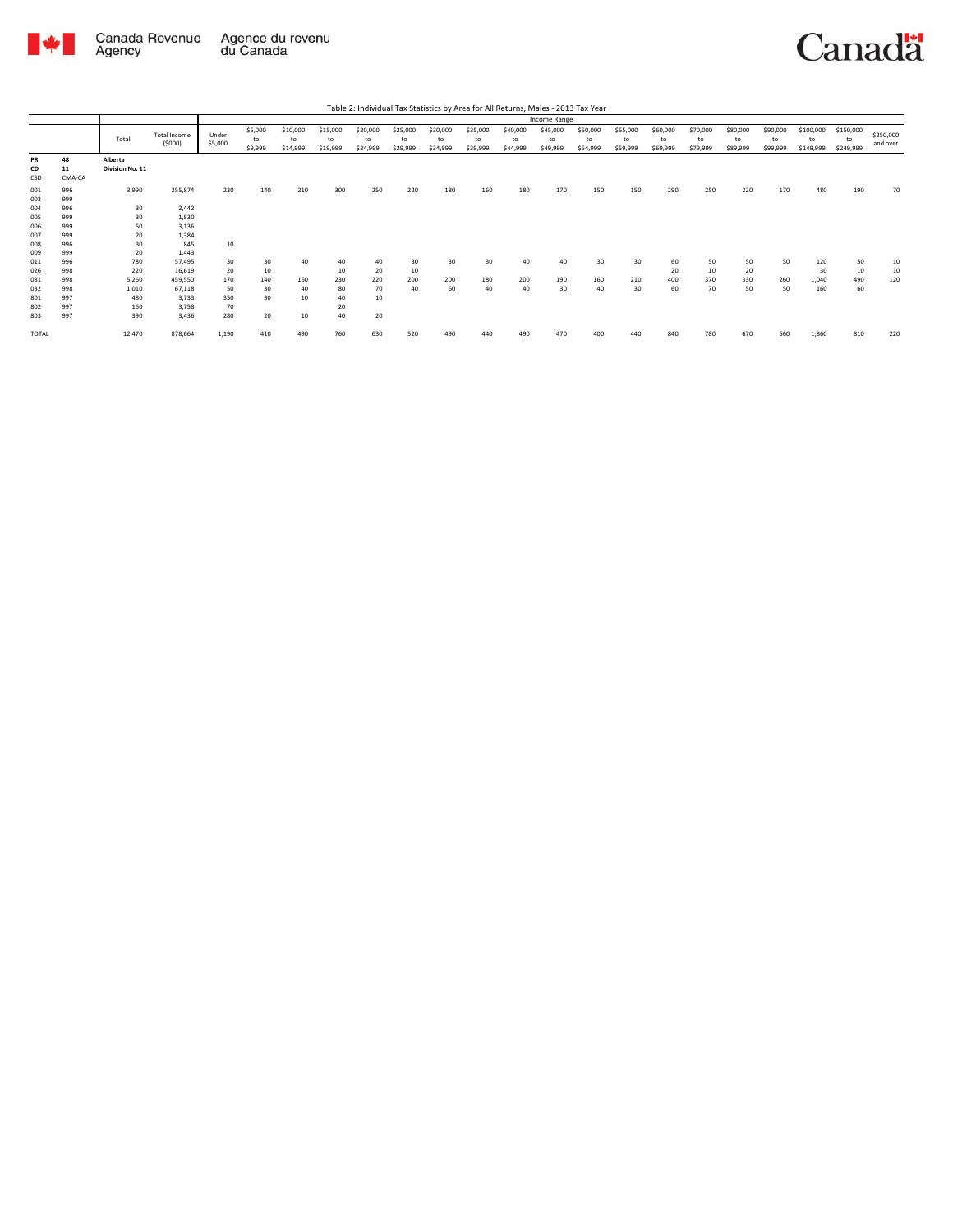

|                                                                                                       |                                                                                                       |                                                                                                             |                                                                                                                                       |                                                                        |                                                  |                                                  |                                                                            |                                                               |                                                  |                                                 |                                           |                                           | Income Range                              |                                                 |                                          |                                                   |                                                  |                                                  |                                                  |                                                           |                                                   |                                         |
|-------------------------------------------------------------------------------------------------------|-------------------------------------------------------------------------------------------------------|-------------------------------------------------------------------------------------------------------------|---------------------------------------------------------------------------------------------------------------------------------------|------------------------------------------------------------------------|--------------------------------------------------|--------------------------------------------------|----------------------------------------------------------------------------|---------------------------------------------------------------|--------------------------------------------------|-------------------------------------------------|-------------------------------------------|-------------------------------------------|-------------------------------------------|-------------------------------------------------|------------------------------------------|---------------------------------------------------|--------------------------------------------------|--------------------------------------------------|--------------------------------------------------|-----------------------------------------------------------|---------------------------------------------------|-----------------------------------------|
|                                                                                                       |                                                                                                       | Total                                                                                                       | <b>Total Income</b><br>(5000)                                                                                                         | Under<br>\$5,000                                                       | \$5,000<br>to<br>\$9,999                         | \$10,000<br>to<br>\$14,999                       | \$15,000<br>to<br>\$19,999                                                 | \$20,000<br>to<br>\$24,999                                    | \$25,000<br>to<br>\$29,999                       | \$30,000<br>to<br>\$34,999                      | \$35,000<br>to<br>\$39,999                | \$40,000<br>to<br>\$44,999                | \$45,000<br>to<br>\$49,999                | \$50,000<br>to<br>\$54,999                      | \$55,000<br>to<br>\$59,999               | \$60,000<br>to<br>\$69,999                        | \$70,000<br>to<br>\$79,999                       | \$80,000<br>to<br>\$89,999                       | \$90,000<br>to<br>\$99,999                       | \$100,000<br>to<br>\$149,999                              | \$150,000<br>to<br>\$249,999                      | \$250,000<br>and over                   |
| <b>PR</b><br>CD<br>CSD                                                                                | 48<br>12<br>CMA-CA                                                                                    | Alberta<br>Division No. 12                                                                                  |                                                                                                                                       |                                                                        |                                                  |                                                  |                                                                            |                                                               |                                                  |                                                 |                                           |                                           |                                           |                                                 |                                          |                                                   |                                                  |                                                  |                                                  |                                                           |                                                   |                                         |
| 004<br>009<br>012<br>014<br>016<br>018<br>022<br>024<br>026<br>029<br>037<br>802<br>804<br>808<br>810 | 997<br>997<br>997<br>998<br>999<br>998<br>997<br>997<br>997<br>997<br>997<br>998<br>998<br>997<br>996 | 1,860<br>4.890<br>200<br>1,670<br>1,120<br>3,490<br>1.820<br>110<br>110<br>10<br>3,340<br>190<br>120<br>400 | 138,769<br>438,923<br>13,810<br>68,484<br>82,789<br>221,100<br>103,060<br>4,729<br>6,662<br>799<br>247,724<br>1,460<br>1,124<br>5.608 | 110<br>200<br>460<br>50<br>200<br>140<br>10<br>270<br>140<br>80<br>250 | 50<br>140<br>80<br>40<br>100<br>100<br>130<br>30 | 60<br>150<br>90<br>30<br>150<br>110<br>160<br>20 | 130<br>220<br>10<br>160<br>70<br>270<br>180<br>10<br>230<br>20<br>10<br>40 | 90<br>210<br>10<br>100<br>60<br>250<br>160<br>20<br>190<br>10 | 80<br>180<br>10<br>70<br>60<br>200<br>110<br>160 | 80<br>140<br>50<br>50<br>140<br>60<br>150<br>10 | 50<br>150<br>50<br>40<br>160<br>80<br>140 | 50<br>160<br>70<br>40<br>160<br>70<br>130 | 60<br>130<br>50<br>40<br>140<br>80<br>120 | 60<br>150<br>10<br>30<br>50<br>120<br>60<br>110 | 70<br>150<br>40<br>40<br>150<br>60<br>90 | 110<br>300<br>10<br>70<br>80<br>260<br>100<br>180 | 150<br>360<br>10<br>60<br>90<br>220<br>80<br>190 | 110<br>290<br>10<br>50<br>70<br>190<br>70<br>190 | 110<br>320<br>10<br>50<br>60<br>160<br>80<br>150 | 310<br>910<br>40<br>120<br>200<br>420<br>150<br>20<br>470 | 180<br>580<br>10<br>60<br>70<br>150<br>100<br>210 | 20<br>130<br>10<br>20<br>50<br>20<br>70 |
| 811<br>813<br>815<br><b>TOTAL</b>                                                                     | 998<br>999<br>999                                                                                     | 210<br>30<br>60<br>19,630                                                                                   | 2,703<br>2,064<br>5,083<br>1,344,891                                                                                                  | 110<br>2,040                                                           | 20<br>720                                        | 810                                              | 40<br>1,420                                                                | 1,130                                                         | 890                                              | 700                                             | 690                                       | 700                                       | 640                                       | 600                                             | 630                                      | 1,150                                             | 1,180                                            | 1,010                                            | 950                                              | 2,670                                                     | 1,370                                             | 330                                     |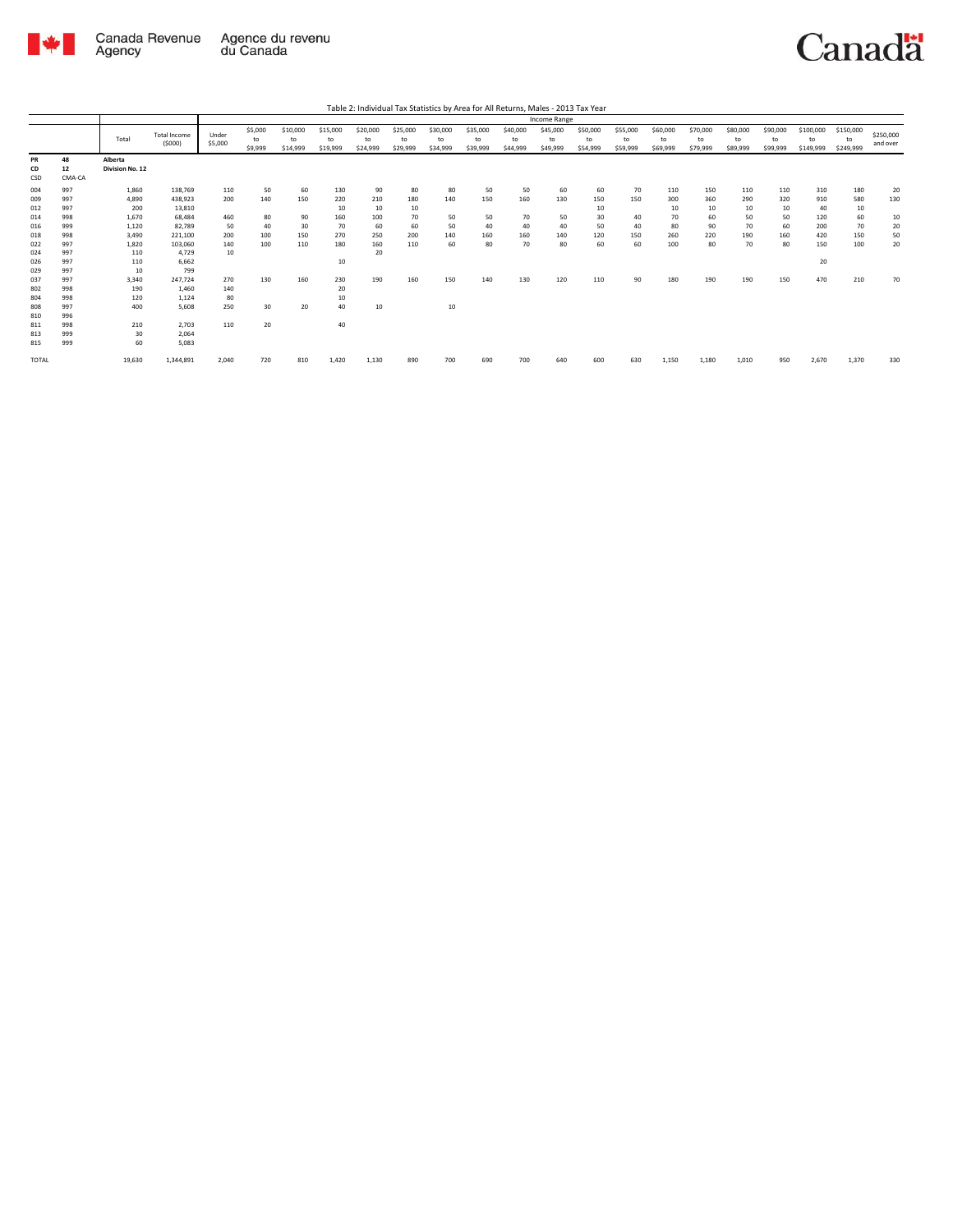

|                 |                    |                            |                     |         |         |          |          |          |          |          |          |          | Income Range |          |          |          |          |          |          |           |                 |           |
|-----------------|--------------------|----------------------------|---------------------|---------|---------|----------|----------|----------|----------|----------|----------|----------|--------------|----------|----------|----------|----------|----------|----------|-----------|-----------------|-----------|
|                 |                    |                            | <b>Total Income</b> | Under   | \$5,000 | \$10,000 | \$15,000 | \$20,000 | \$25,000 | \$30,000 | \$35,000 | \$40,000 | \$45,000     | \$50,000 | \$55,000 | \$60,000 | \$70,000 | \$80,000 | \$90,000 | \$100,000 | \$150,000       | \$250,000 |
|                 |                    | Total                      |                     |         | to      | to       | to       | to       | to       | to       | to       | to       | to           | to       | to       | to       | to       | to       | to       | to        | to              |           |
|                 |                    |                            | (5000)              | \$5,000 | \$9,999 | \$14,999 | \$19,999 | \$24,999 | \$29,999 | \$34,999 | \$39,999 | \$44,999 | \$49,999     | \$54,999 | \$59,999 | \$69,999 | \$79,999 | \$89,999 | \$99,999 | \$149,999 | \$249,999       | and over  |
| PR<br>CD<br>CSD | 48<br>13<br>CMA-CA | Alberta<br>Division No. 13 |                     |         |         |          |          |          |          |          |          |          |              |          |          |          |          |          |          |           |                 |           |
| 001             | 997                | 3,350                      | 212,088             | 180     | 140     | 160      | 260      | 250      | 140      | 150      | 130      | 130      | 120          | 150      | 100      | 230      | 220      | 190      | 180      | 440       | 150             | 40        |
| 002             | 998                | 1,410                      | 85,777              | 60      | 40      | 60       | 110      | 120      | 80       | 60       | 60       | 60       | 50           | 50       | 40       | 100      | 100      | 100      | 80       | 160       | 50              | 10        |
| 003             | 996                | 20                         | 1,509               |         |         |          |          |          |          |          |          |          |              |          |          |          |          |          |          |           |                 |           |
| 007             | 996                | 50                         | 2,464               |         |         |          |          |          |          |          |          |          |              |          |          |          |          |          |          |           |                 |           |
| 008<br>009      | 996<br>999         | 60                         | 3,450               |         |         |          |          |          |          |          |          |          |              |          |          |          |          |          |          |           |                 |           |
| 010<br>011      | 997<br>997         | 40                         | 2,531               |         |         |          |          |          |          |          |          |          |              |          |          |          |          |          |          |           |                 |           |
| 012             | 997                | 730                        | 47,199              | 20      | 30      | 40       | 60       | 50       | 30       | 30       | 30       | 20       | 50           | 40       | 30       | 50       | 50       | 50       | 20       | 90        | 40              |           |
| 013             | 999                | 20                         | 948                 |         |         |          |          |          |          |          |          |          |              |          |          |          |          |          |          |           |                 |           |
| 014             | 997                | 400                        | 32,767              | 20      | 10      | 10       | 20       | 20       | 20       | 10       | 20       | 10       | 20           | 20       | 20       | 30       | 20       | 20       | 30       | 60        | 30 <sup>2</sup> | 10        |
| 016             | 996                | 100                        | 6,027               |         |         |          | 10       |          |          |          |          |          |              |          |          |          |          |          |          | 10        |                 |           |
| 017             | 996                | 70                         | 5,041               |         |         |          |          |          |          |          |          |          |              |          |          |          |          |          |          | 10        |                 |           |
| 018             | 997                | 1,070                      | 58,821              | 60      | 50      | 50       | 100      | 70       | 50       | 50       | 40       | 50       | 50           | 50       | 40       | 90       | 70       | 70       | 30       | 90        | 40              |           |
| 019             | 998                | 3,310                      | 182,540             | 120     | 110     | 170      | 290      | 280      | 170      | 180      | 190      | 200      | 160          | 140      | 150      | 250      | 210      | 140      | 140      | 290       | 100             | 20        |
| 028             | 997                | 2,350                      | 140,645             | 120     | 100     | 150      | 210      | 180      | 140      | 120      | 100      | 90       | 90           | 100      | 70       | 160      | 150      | 100      | 100      | 270       | 80              | 20        |
| 029             | 998                | 270                        | 15,835              | 20      |         | 20       | 20       | 10       |          | 20       |          | 10       | 10           |          |          | 20       | 20       | 20       | 20       | 30        | 10              |           |
| 030             | 998                | 5,230                      | 447,952             | 170     | 140     | 140      | 200      | 200      | 190      | 190      | 200      | 170      | 160          | 170      | 200      | 390      | 400      | 400      | 350      | 1,010     | 450             | 120       |
| 031             | 998                | 2,700                      | 160,454             | 110     | 100     | 150      | 220      | 260      | 170      | 140      | 140      | 110      | 120          | 110      | 90       | 170      | 160      | 130      | 120      | 270       | 110             | 40        |
| 032             | 999                | 190                        | 11,416              |         |         |          | 20       | 20       | 10       | 10       |          |          |              | 10       | 10       | 20       |          |          | 10       | 20        | 10              |           |
| 033             | 999                | 10                         | 640                 |         |         |          |          |          |          |          |          |          |              |          |          |          |          |          |          |           |                 |           |
| 036             | 997                | 1,230                      | 82,380              | 60      | 60      | 60       | 100      | 80       | 60       | 50       | 50       | 60       | 40           | 40       | 40       | 80       | 70       | 50       | 60       | 150       | 100             | 20        |
| 044             | 997                | 1,970                      | 128,167             | 90      | 80      | 100      | 140      | 130      | 90       | 110      | 100      | 80       | 70           | 80       | 70       | 130      | 120      | 110      | 80       | 230       | 140             | 30        |
| 046             | 998                | 1,060                      | 72,138              | 40      | 40      | 50       | 60       | 80       | 60       | 50       | 40       | 50       | 50           | 40       | 20       | 70       | 60       | 60       | 50       | 140       | 80              | 10        |
| 047             | 996                | 20                         | 2,136               |         |         |          |          |          |          |          |          |          |              |          |          |          |          |          |          |           |                 |           |
| 048             | 998                | 2,780                      | 208,200             | 120     | 110     | 130      | 180      | 180      | 100      | 110      | 90       | 130      | 120          | 90       | 80       | 170      | 160      | 140      | 130      | 400       | 290             | 40        |
| 049             | 997                | 90                         | 5,883               |         |         |          |          |          |          |          |          |          |              |          |          |          |          |          |          | 20        |                 |           |
| 051             | 997                | 30                         | 1,953               |         |         |          |          |          |          |          |          |          |              |          |          |          |          |          |          |           |                 |           |
| 055             | 999                | 30                         | 2,117               |         |         |          |          |          |          |          |          |          |              |          |          |          |          |          |          |           |                 |           |
| 057             | 999                | 20                         | 1,337               |         |         |          |          |          |          |          |          |          |              |          |          |          |          |          |          |           |                 |           |
| 061             | 996                | 40                         | 3,289               |         |         |          |          |          |          |          |          |          |              |          |          |          |          |          |          |           |                 |           |
| 811             | 997                | 230                        | 4,953               | 110     |         | 10       | 30       |          | 10       |          | 10       |          |              |          |          |          |          |          |          |           |                 |           |
| <b>TOTAL</b>    |                    | 28,860                     | 1,931,192           | 1,330   | 1,060   | 1,340    | 2,060    | 1,970    | 1,370    | 1,330    | 1,240    | 1,190    | 1,130        | 1,120    | 1,010    | 2,000    | 1,840    | 1,640    | 1,410    | 3,730     | 1,720           | 390       |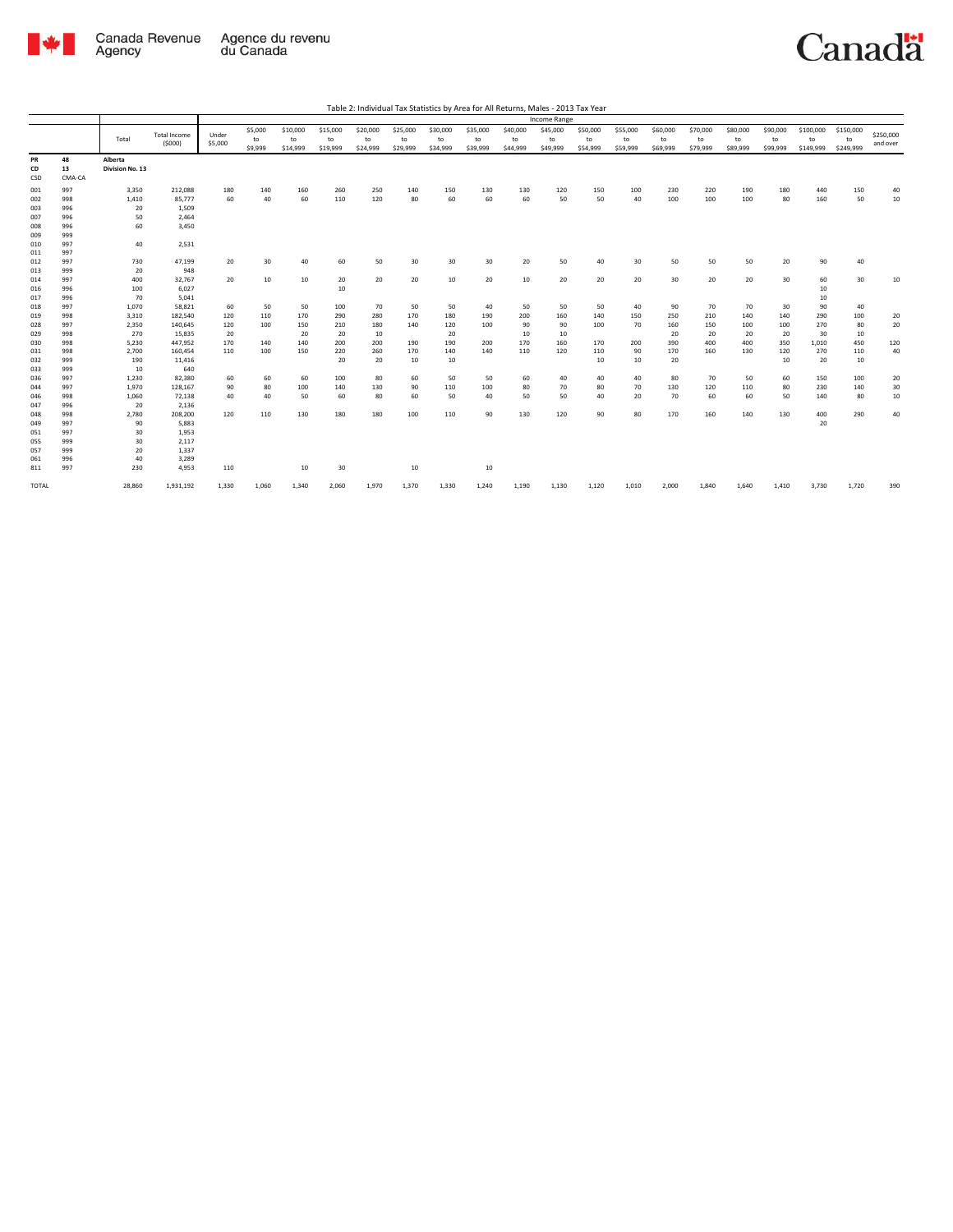

|       |        |                 |                        |                  |                          |                            |                            |                            |                            |                      |                            |                            | Income Range               |                            |                            |                            |                            |                            |                            |                              |                              |                       |
|-------|--------|-----------------|------------------------|------------------|--------------------------|----------------------------|----------------------------|----------------------------|----------------------------|----------------------|----------------------------|----------------------------|----------------------------|----------------------------|----------------------------|----------------------------|----------------------------|----------------------------|----------------------------|------------------------------|------------------------------|-----------------------|
|       |        | Total           | Total Income<br>(5000) | Under<br>\$5,000 | \$5,000<br>to<br>\$9,999 | \$10,000<br>to<br>\$14,999 | \$15,000<br>to<br>\$19,999 | \$20,000<br>to<br>\$24,999 | \$25,000<br>to<br>\$29,999 | \$30,000<br>\$34,999 | \$35,000<br>to<br>\$39,999 | \$40,000<br>to<br>\$44,999 | \$45,000<br>to<br>\$49,999 | \$50,000<br>to<br>\$54,999 | \$55,000<br>to<br>\$59,999 | \$60,000<br>to<br>\$69,999 | \$70,000<br>to<br>\$79,999 | \$80,000<br>to<br>\$89,999 | \$90,000<br>to<br>\$99,999 | \$100,000<br>to<br>\$149,999 | \$150,000<br>to<br>\$249,999 | \$250,000<br>and over |
| PR    | 48     | Alberta         |                        |                  |                          |                            |                            |                            |                            |                      |                            |                            |                            |                            |                            |                            |                            |                            |                            |                              |                              |                       |
| CD    | 14     | Division No. 14 |                        |                  |                          |                            |                            |                            |                            |                      |                            |                            |                            |                            |                            |                            |                            |                            |                            |                              |                              |                       |
| CSD   | CMA-CA |                 |                        |                  |                          |                            |                            |                            |                            |                      |                            |                            |                            |                            |                            |                            |                            |                            |                            |                              |                              |                       |
| 003   | 998    | 3,560           | 236,430                | 170              | 140                      | 160                        | 230                        | 240                        | 160                        | 150                  | 140                        | 130                        | 130                        | 130                        | 120                        | 250                        | 220                        | 200                        | 200                        | 560                          | 200                          | 30                    |
| 019   | 998    | 4,350           | 331,573                | 140              | 130                      | 130                        | 160                        | 190                        | 190                        | 190                  | 180                        | 150                        | 150                        | 120                        | 150                        | 270                        | 280                        | 320                        | 410                        | 940                          | 220                          | 50                    |
| 024   | 998    | 4,310           | 327,004                | 140              | 150                      | 140                        | 220                        | 230                        | 170                        | 140                  | 130                        | 180                        | 170                        | 160                        | 140                        | 300                        | 300                        | 290                        | 290                        | 810                          | 280                          | 60                    |
| TOTAL |        | 12,210          | 895,008                | 450              | 430                      | 430                        | 610                        | 670                        | 520                        | 480                  | 440                        | 460                        | 450                        | 410                        | 410                        | 810                        | 800                        | 810                        | 900                        | 2.310                        | 700                          | 140                   |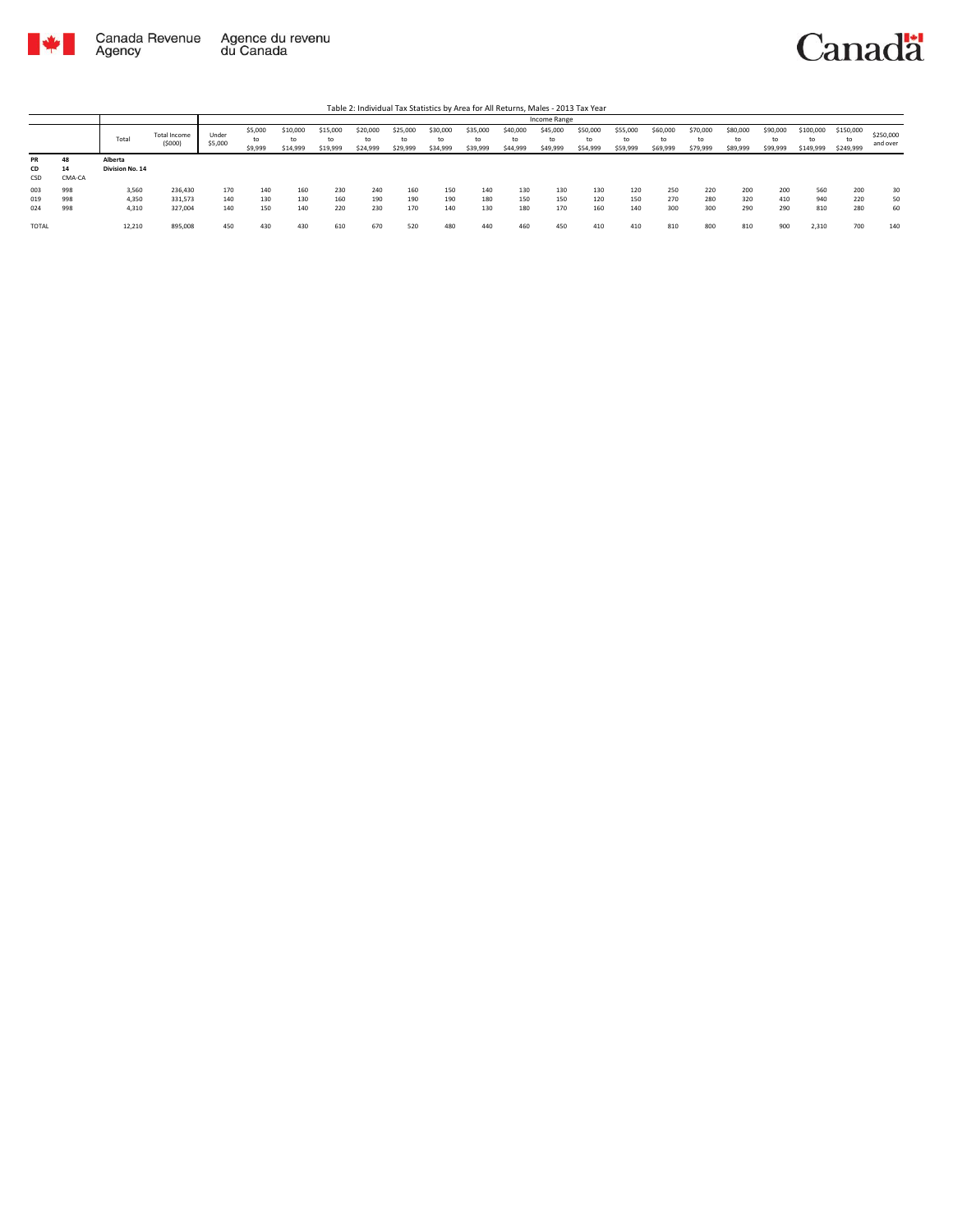

|                        |                    |                            |                        |                  |                          |                            |                            |                            |                            |                      |                            |                            | Income Range               |                            |                            |                            |                            |                            |                            |                              |                              |                       |
|------------------------|--------------------|----------------------------|------------------------|------------------|--------------------------|----------------------------|----------------------------|----------------------------|----------------------------|----------------------|----------------------------|----------------------------|----------------------------|----------------------------|----------------------------|----------------------------|----------------------------|----------------------------|----------------------------|------------------------------|------------------------------|-----------------------|
|                        |                    | Total                      | Total Income<br>(5000) | Under<br>\$5,000 | \$5,000<br>to<br>\$9,999 | \$10,000<br>to<br>\$14,999 | \$15,000<br>to<br>\$19,999 | \$20,000<br>to<br>\$24,999 | \$25,000<br>to<br>\$29,999 | \$30,000<br>\$34,999 | \$35,000<br>to<br>\$39,999 | \$40,000<br>to<br>\$44,999 | \$45,000<br>to<br>\$49,999 | \$50,000<br>to<br>\$54,999 | \$55,000<br>to<br>\$59,999 | \$60,000<br>to<br>\$69,999 | \$70,000<br>to<br>\$79,999 | \$80,000<br>to<br>\$89,999 | \$90,000<br>to<br>\$99,999 | \$100,000<br>to<br>\$149,999 | \$150,000<br>to<br>\$249,999 | \$250,000<br>and over |
| <b>PR</b><br>CD<br>CSD | 48<br>15<br>CMA-CA | Alberta<br>Division No. 15 |                        |                  |                          |                            |                            |                            |                            |                      |                            |                            |                            |                            |                            |                            |                            |                            |                            |                              |                              |                       |
| 007                    | 998                | 2,540                      | 167,671                | 100              | 70                       | 110                        | 200                        | 200                        | 160                        | 120                  | 120                        | 100                        | 100                        | 90                         | 60                         | 150                        | 120                        | 130                        | 180                        | 400                          | 130                          | 30                    |
| 013                    | 998                | 140                        | 5.194                  |                  | 10                       |                            |                            | 10                         | 20                         | 20                   |                            | 20                         |                            |                            |                            |                            |                            |                            |                            |                              |                              |                       |
| 015                    | 996                | 390                        | 25,684                 | 20               | 10                       | 20                         | 20                         | 20                         | 20                         | 20                   | 30                         | 20                         | 20                         | 10                         | 10                         | 40                         | 40                         | 20                         | 20                         | 40                           | 10                           |                       |
| 030                    | 999                |                            |                        |                  |                          |                            |                            |                            |                            |                      |                            |                            |                            |                            |                            |                            |                            |                            |                            |                              |                              |                       |
| 032                    | 998                | 570                        | 22,650                 | 50               | 30                       | 30                         | 40                         | 50                         | 40                         | 50                   | 70                         | 50                         | 40                         | 20                         | 10                         | 20                         | 10                         |                            | 10                         | 20                           |                              |                       |
| 033                    | 998                | 1,910                      | 108,069                | 100              | 60                       | 90                         | 100                        | 110                        | 140                        | 160                  | 130                        | 100                        | 90                         | 70                         | 60                         | 160                        | 110                        | 80                         | 70                         | 230                          | 30                           | 10                    |
| 035                    | 998                | 3,500                      | 170,568                | 230              | 170                      | 210                        | 260                        | 250                        | 300                        | 300                  | 290                        | 220                        | 190                        | 180                        | 120                        | 210                        | 160                        | 100                        | 60                         | 180                          | 50                           | 50                    |
| 802                    | 997                | 850                        | 6.394                  | 630              | 60                       | 40                         | 70                         | 20                         |                            |                      |                            |                            |                            |                            |                            |                            |                            |                            |                            |                              |                              |                       |
| <b>TOTAL</b>           |                    | 9.910                      | 506,230                | 1.130            | 420                      | 490                        | 680                        | 670                        | 690                        | 680                  | 640                        | 520                        | 450                        | 380                        | 270                        | 580                        | 440                        | 330                        | 340                        | 880                          | 230                          | 100                   |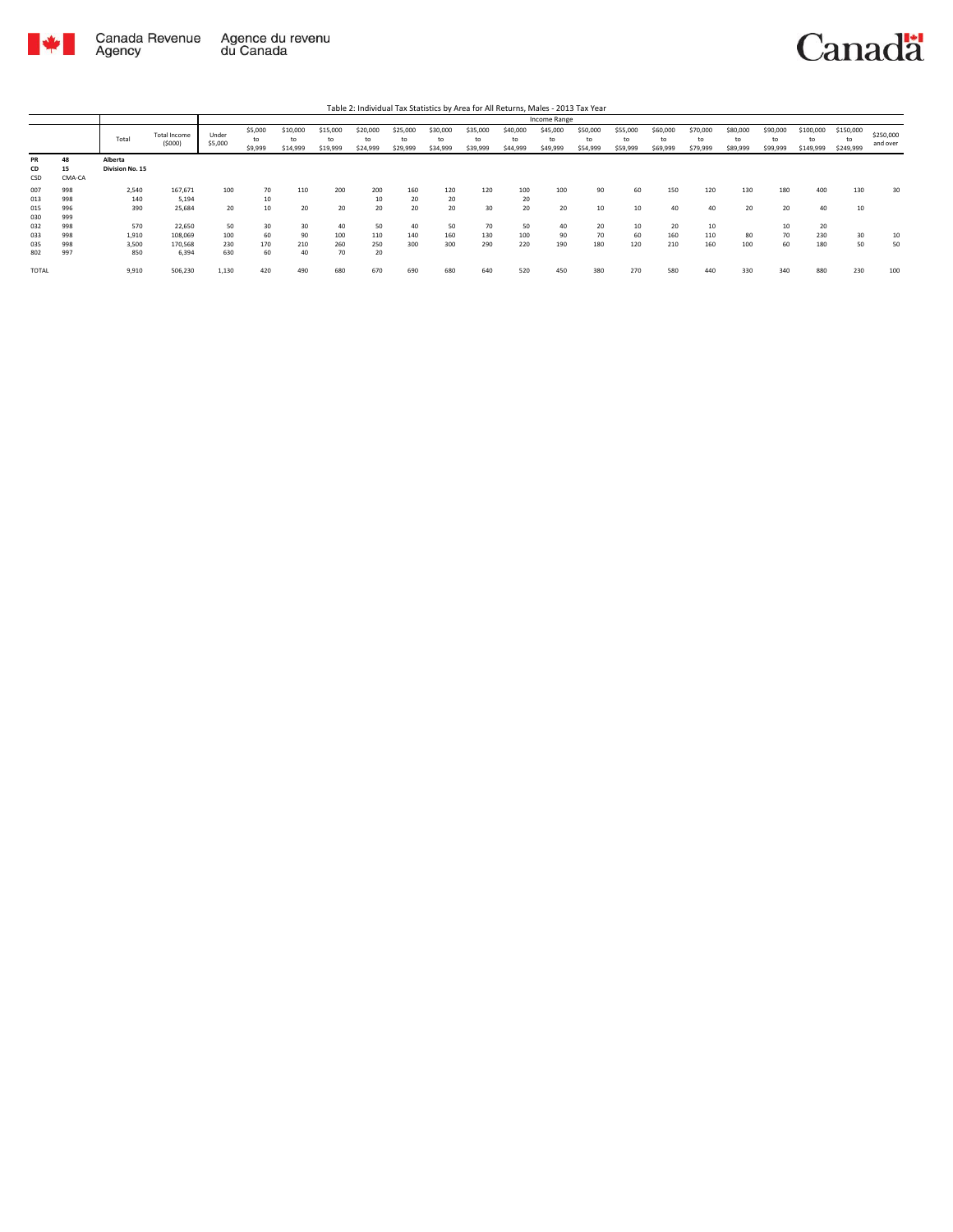



|                 |                    |                            |                        |                  |                          |                            |                            |                            |                            |                            |                            |                            | Income Range               |                            |                            |                            |                            |                            |                            |                              |                              |                       |
|-----------------|--------------------|----------------------------|------------------------|------------------|--------------------------|----------------------------|----------------------------|----------------------------|----------------------------|----------------------------|----------------------------|----------------------------|----------------------------|----------------------------|----------------------------|----------------------------|----------------------------|----------------------------|----------------------------|------------------------------|------------------------------|-----------------------|
|                 |                    | Total                      | Total Income<br>(5000) | Under<br>\$5,000 | \$5,000<br>to<br>\$9,999 | \$10,000<br>to<br>\$14,999 | \$15,000<br>to<br>\$19,999 | \$20,000<br>to<br>\$24,999 | \$25,000<br>to<br>\$29,999 | \$30,000<br>to<br>\$34,999 | \$35,000<br>to<br>\$39,999 | \$40,000<br>to<br>\$44,999 | \$45,000<br>to<br>\$49,999 | \$50,000<br>to<br>\$54,999 | \$55,000<br>to<br>\$59,999 | \$60,000<br>to<br>\$69,999 | \$70,000<br>to<br>\$79,999 | \$80,000<br>to<br>\$89,999 | \$90,000<br>to<br>\$99,999 | \$100,000<br>to<br>\$149,999 | \$150,000<br>to<br>\$249,999 | \$250,000<br>and over |
| PR<br>CD<br>CSD | 48<br>16<br>CMA-CA | Alberta<br>Division No. 16 |                        |                  |                          |                            |                            |                            |                            |                            |                            |                            |                            |                            |                            |                            |                            |                            |                            |                              |                              |                       |
| 051<br>860      | 997<br>999         | 120                        | 782                    | 100              |                          |                            |                            |                            |                            |                            |                            |                            |                            |                            |                            |                            |                            |                            |                            |                              |                              |                       |
| TOTAL           |                    | 120                        | 782                    | 100              |                          |                            |                            |                            |                            |                            |                            |                            |                            |                            |                            |                            |                            |                            |                            |                              |                              |                       |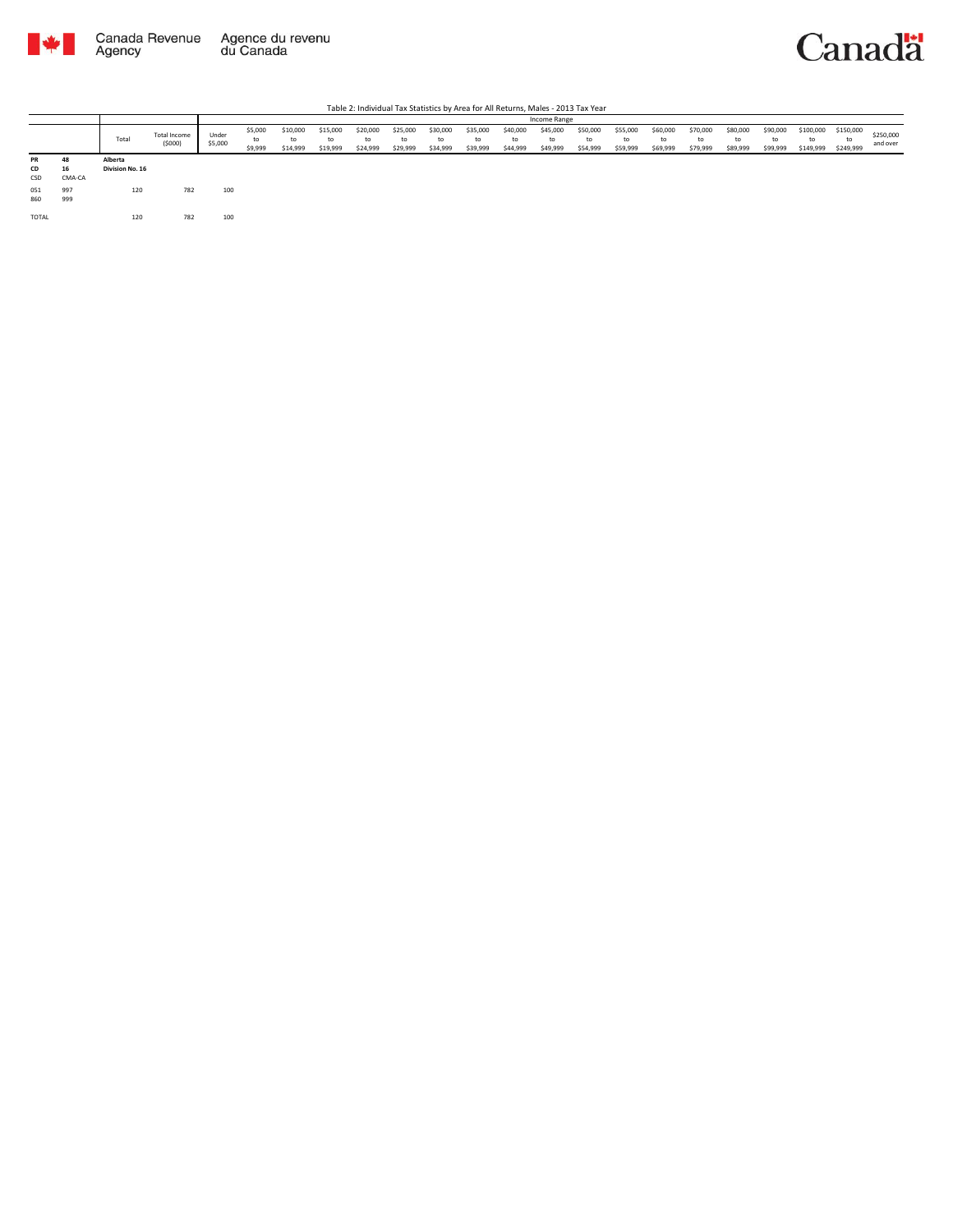

|  | Table 2: Individual Tax Statistics by Area for All Returns, Males - 2013 Tax Year |
|--|-----------------------------------------------------------------------------------|
|  |                                                                                   |

|                 |                    |                            |              |         |         |          |          |          |          |          |          |          | Income Range |          |          |          |          |          |          |           |           |           |
|-----------------|--------------------|----------------------------|--------------|---------|---------|----------|----------|----------|----------|----------|----------|----------|--------------|----------|----------|----------|----------|----------|----------|-----------|-----------|-----------|
|                 |                    |                            |              |         | \$5,000 | \$10,000 | \$15,000 | \$20,000 | \$25,000 | \$30,000 | \$35,000 | \$40,000 | \$45,000     | \$50,000 | \$55,000 | \$60,000 | \$70,000 | \$80,000 | \$90,000 | \$100,000 | \$150,000 | \$250,000 |
|                 |                    | Total                      | Total Income | Under   | to      | to       | to       | to       | to       | to       | to       | to       | to           | to       | to       | to       | to       | to       | to       | to        | to        |           |
|                 |                    |                            | (5000)       | \$5,000 | \$9,999 | \$14,999 | \$19,999 | \$24,999 | \$29,999 | \$34,999 | \$39,999 | \$44,999 | \$49,999     | \$54,999 | \$59,999 | \$69,999 | \$79,999 | \$89,999 | \$99,999 | \$149,999 | \$249,999 | and over  |
| PR<br>CD<br>CSD | 48<br>17<br>CMA-CA | Alberta<br>Division No. 17 |              |         |         |          |          |          |          |          |          |          |              |          |          |          |          |          |          |           |           |           |
| 021             | 998                | 2,330                      | 129,843      | 200     | 110     | 130      | 190      | 160      | 110      | 110      | 90       | 100      | 90           | 90       | 90       | 170      | 160      | 110      | 100      | 240       | 80        | 20        |
| 024             | 998                | 640                        | 51,872       | 20      | 20      | 10       | 10       | 20       | 30       | 20       | 20       | 30       | 30           | 20       | 30       | 40       | 50       | 40       | 50       | 150       | 60        |           |
| 026             | 998                | 530                        | 35,195       | 30      | 20      | 30       | 40       | 30       | 20       | 20       | 20       | 20       | 20           | 40       | 20       | 40       | 30       | 40       | 30       | 70        | 30        |           |
| 027             | 998                | 1,300                      | 48,370       | 280     | 90      | 80       | 120      | 100      | 70       | 50       | 40       | 60       | 40           | 30       | 30       | 60       | 60       | 40       | 30       | 80        | 20        |           |
| 029             | 998                | 3,320                      | 244,061      | 170     | 110     | 100      | 140      | 140      | 130      | 140      | 130      | 130      | 120          | 130      | 140      | 270      | 230      | 250      | 210      | 560       | 170       | 50        |
| 031             | 998                | 1,870                      | 62,578       | 730     | 110     | 100      | 170      | 70       | 70       | 50       | 50       | 40       | 50           | 40       | 40       | 70       | 50       | 40       | 30       | 130       | 30        | 10        |
| 033             | 998                | 770                        | 48,690       | 40      | 30      | 40       | 50       | 60       | 40       | 30       | 20       | 40       | 30           | 30       | 20       | 50       | 40       | 60       | 40       | 100       | 40        |           |
| 039             | 998                | 140                        | 8,730        |         |         |          |          |          |          | 10       | 10       |          |              |          |          |          |          |          | 10       | 20        |           |           |
| 062             | 998                | 2,360                      | 154,144      | 100     | 100     | 120      | 130      | 150      | 120      | 110      | 100      | 100      | 120          | 90       | 80       | 190      | 160      | 130      | 110      | 320       | 110       | 40        |
| 064             | 999                | 530                        | 29,126       | 20      | 20      | 30       | 60       | 40       | 20       | 30       | 30       | 30       | 20           | 20       | 30       | 40       | 30       | 30       | 10       | 40        |           |           |
| 076             | 998                | 490                        | 23,348       | 30      | 30      | 40       | 60       | 30       | 30       | 30       | 30       | 20       | 20           | 10       | 20       | 20       | 30       | 20       | 20       | 40        | 20        |           |
| 078             | 999                | 1,060                      | 73,205       | 40      | 30      | 40       | 80       | 70       | 70       | 50       | 50       | 40       | 40           | 40       | 30       | 80       | 70       | 80       | 50       | 140       | 60        | 20        |
| 093             | 998                | 2,090                      | 133,948      | 230     | 80      | 90       | 130      | 100      | 90       | 60       | 80       | 70       | 70           | 80       | 60       | 140      | 130      | 130      | 140      | 310       | 80        | 30        |
| 095             | 998                | 3,710                      | 199,227      | 360     | 100     | 150      | 260      | 210      | 120      | 150      | 190      | 200      | 210          | 220      | 210      | 370      | 300      | 190      | 160      | 210       | 60        | 20        |
| 097             | 998                | 320                        | 41,843       | 10      |         |          |          |          |          |          |          |          |              |          |          | 20       | 20       | 10       | 20       | 70        | 80        | 30        |
| 817             | 999                | 90                         | 2,788        | 20      | 10      |          | 10       |          |          |          |          |          |              |          |          |          |          |          |          |           |           |           |
| 819             | 999                |                            |              |         |         |          |          |          |          |          |          |          |              |          |          |          |          |          |          |           |           |           |
| 824             | 998                | 150                        | 1,393        | 90      |         |          | 20       |          |          |          |          |          |              |          |          |          |          |          |          |           |           |           |
| 827             | 999                | 40                         | 244          | 30      |         |          |          |          |          |          |          |          |              |          |          |          |          |          |          |           |           |           |
| 828             | 997                | 210                        | 2,899        | 100     | 20      |          | 30       |          |          |          |          |          |              |          |          |          |          |          |          |           |           |           |
| 829             | 997                | 120                        | 3,969        | 30      | 10      |          | 20       |          |          |          |          |          |              |          |          |          |          |          |          |           |           |           |
| 831             | 999                |                            |              |         |         |          |          |          |          |          |          |          |              |          |          |          |          |          |          |           |           |           |
| 832             | 999                |                            |              |         |         |          |          |          |          |          |          |          |              |          |          |          |          |          |          |           |           |           |
| 833             | 999                |                            |              |         |         |          |          |          |          |          |          |          |              |          |          |          |          |          |          |           |           |           |
| 835             | 998                | 520                        | 2,210        | 450     | 10      |          | 10       |          |          |          |          |          |              |          |          |          |          |          |          |           |           |           |
| 837             | 998                | 120                        | 1,066        | 90      |         |          |          |          |          |          |          |          |              |          |          |          |          |          |          |           |           |           |
| 845             | 999                | 370                        | 2,935        | 220     | 60      | 20       | 40       |          |          |          |          |          |              |          |          |          |          |          |          |           |           |           |
| 849             | 999                | 90                         | 877          | 40      | 10      | 10       |          |          |          |          |          |          |              |          |          |          |          |          |          |           |           |           |
| 853             | 999                | 50                         | 500          | 30      |         |          |          |          |          |          |          |          |              |          |          |          |          |          |          |           |           |           |
| 855             | 999                |                            |              |         |         |          |          |          |          |          |          |          |              |          |          |          |          |          |          |           |           |           |
| 856             | 998                | 110                        | 3,528        | 50      |         |          | 10       |          |          |          |          |          |              |          |          |          |          |          |          |           |           |           |
| 857             | 999                | 20                         | 107          | 10      |         |          |          |          |          |          |          |          |              |          |          |          |          |          |          |           |           |           |
| TOTAL           |                    | 23,350                     | 1,307,852    | 3,450   | 1,010   | 1,050    | 1,620    | 1,250    | 950      | 900      | 890      | 890      | 900          | 880      | 820      | 1,600    | 1,380    | 1,180    | 1,010    | 2,490     | 850       | 250       |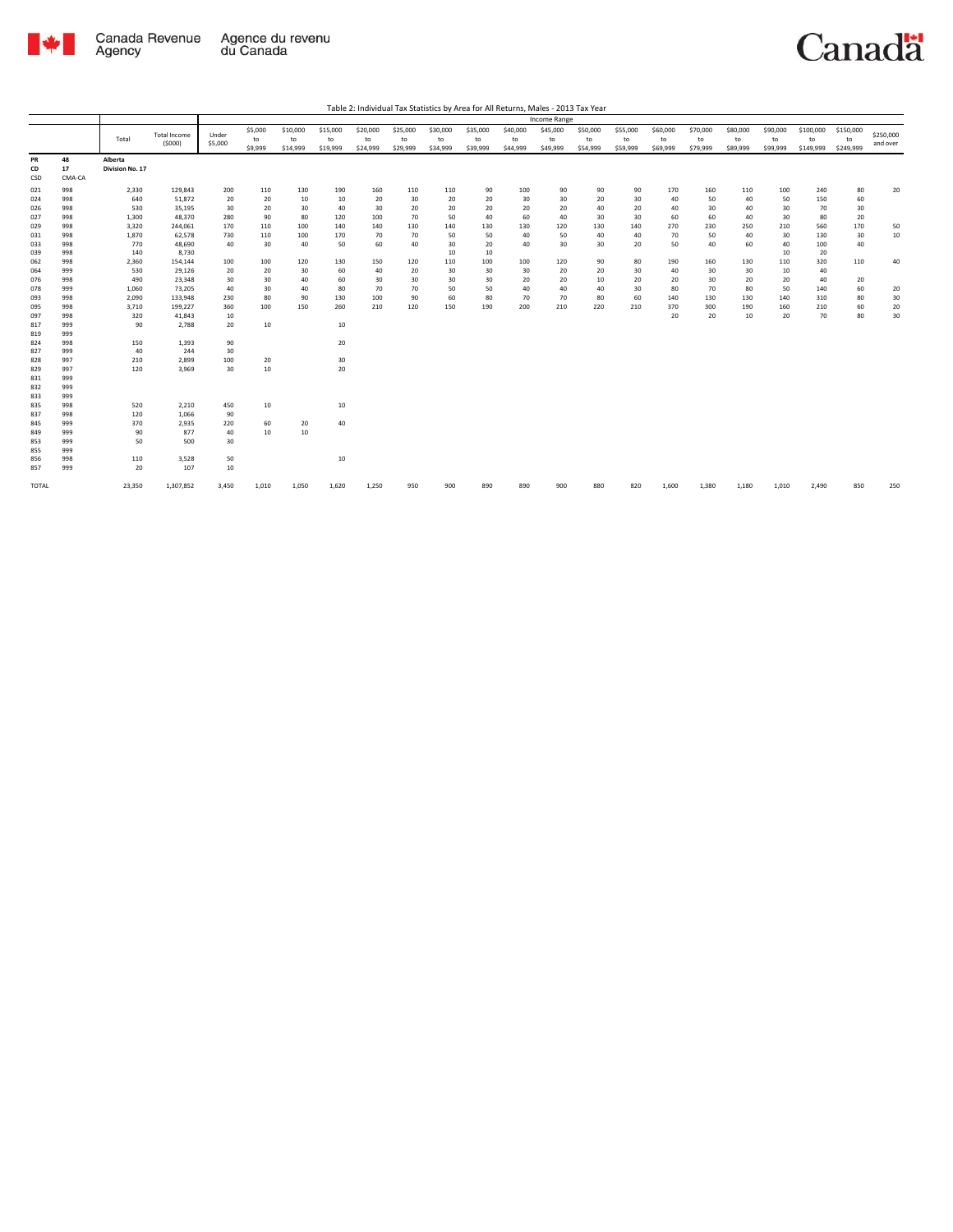

|                        |                    |                            |                        |                  |                          |                            |                            |                            |                            |                            |                            |                            |                            | Table 2: Individual Tax Statistics by Area for All Returns, Males - 2013 Tax Year |                            |                            |                            |                            |                            |                              |                              |                       |
|------------------------|--------------------|----------------------------|------------------------|------------------|--------------------------|----------------------------|----------------------------|----------------------------|----------------------------|----------------------------|----------------------------|----------------------------|----------------------------|-----------------------------------------------------------------------------------|----------------------------|----------------------------|----------------------------|----------------------------|----------------------------|------------------------------|------------------------------|-----------------------|
|                        |                    |                            |                        |                  |                          |                            |                            |                            |                            |                            |                            |                            | Income Range               |                                                                                   |                            |                            |                            |                            |                            |                              |                              |                       |
|                        |                    | Total                      | Total Income<br>(5000) | Under<br>\$5,000 | \$5,000<br>to<br>\$9,999 | \$10,000<br>to<br>\$14,999 | \$15,000<br>to<br>\$19,999 | \$20,000<br>to<br>\$24,999 | \$25,000<br>to<br>\$29,999 | \$30,000<br>to<br>\$34,999 | \$35,000<br>to<br>\$39,999 | \$40,000<br>to<br>\$44,999 | \$45,000<br>to<br>\$49,999 | \$50,000<br>to<br>\$54,999                                                        | \$55,000<br>to<br>\$59,999 | \$60,000<br>to<br>\$69,999 | \$70,000<br>to<br>\$79,999 | \$80,000<br>to<br>\$89,999 | \$90,000<br>to<br>\$99,999 | \$100,000<br>to<br>\$149,999 | \$150,000<br>to<br>\$249,999 | \$250,000<br>and over |
| <b>PR</b><br>CD<br>CSD | 48<br>18<br>CMA-CA | Alberta<br>Division No. 18 |                        |                  |                          |                            |                            |                            |                            |                            |                            |                            |                            |                                                                                   |                            |                            |                            |                            |                            |                              |                              |                       |
| 002                    | 998                | 930                        | 90.147                 | 30               | 20                       | 20                         | 30                         | 30                         | 30                         | 20                         | 20                         | 20                         | 20                         | 40                                                                                | 30                         | 60                         | 70                         | 80                         | 50                         | 240                          | 110                          | 30                    |
| 005                    | 998                | 1,660                      | 135.584                | 90               | 50                       | 40                         | 70                         | 50                         | 70                         | 40                         | 40                         | 50                         | 40                         | 30                                                                                | 40                         | 90                         | 120                        | 150                        | 150                        | 400                          | 140                          | 10                    |
| 015                    | 997                | 1,210                      | 86.750                 | 50               | 50                       | 60                         | 80                         | 60                         | 50                         | 40                         | 50                         | 50                         | 40                         | 50                                                                                | 50                         | 100                        | 90                         | 60                         | 60                         | 180                          | 70                           | 20                    |
| 018                    | 998                | 1,900                      | 113.912                | 250              | 80                       | 90                         | 140                        | 120                        | 80                         | 90                         | 80                         | 70                         | 60                         | 70                                                                                | 50                         | 110                        | 90                         | 90                         | 80                         | 230                          | 110                          | 20                    |
| 816                    | 998                | 100                        | 1,110                  | 60               |                          |                            |                            |                            |                            |                            |                            |                            |                            |                                                                                   |                            |                            |                            |                            |                            |                              |                              |                       |
| <b>TOTAL</b>           |                    | 5,790                      | 427,503                | 470              | 200                      | 220                        | 320                        | 270                        | 230                        | 190                        | 180                        | 190                        | 160                        | 190                                                                               | 160                        | 360                        | 370                        | 370                        | 340                        | 1.060                        | 430                          | 70                    |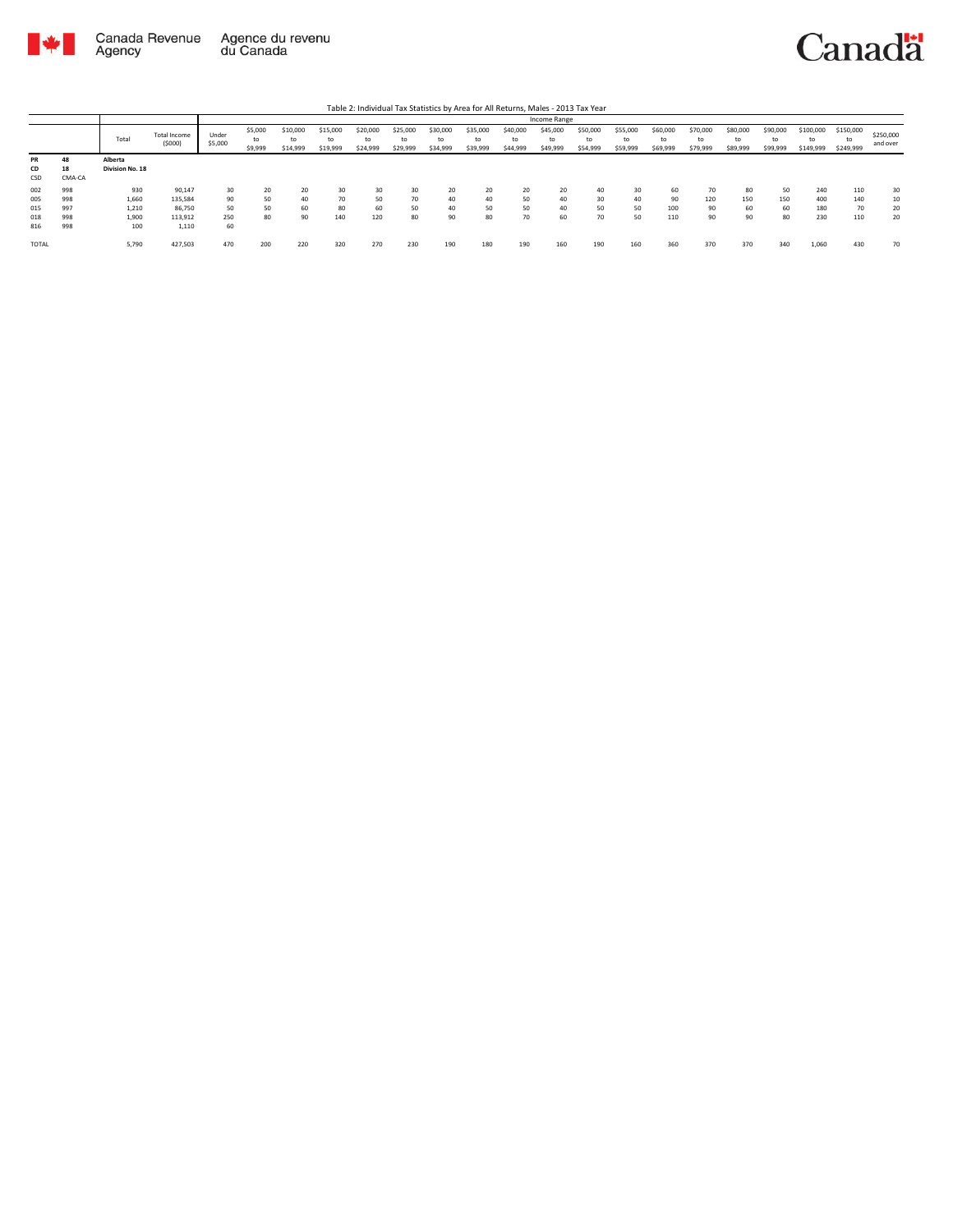

|                 |            |                            |                               |                  |                          |                            |                            |                            |                            |                            |                            |                            | Income Range               |                            |                            |                            |                            |                            |                            |                              |                              |                       |
|-----------------|------------|----------------------------|-------------------------------|------------------|--------------------------|----------------------------|----------------------------|----------------------------|----------------------------|----------------------------|----------------------------|----------------------------|----------------------------|----------------------------|----------------------------|----------------------------|----------------------------|----------------------------|----------------------------|------------------------------|------------------------------|-----------------------|
|                 |            | Total                      | <b>Total Income</b><br>(5000) | Under<br>\$5,000 | \$5,000<br>to<br>\$9,999 | \$10,000<br>to<br>\$14,999 | \$15,000<br>to<br>\$19,999 | \$20,000<br>to<br>\$24,999 | \$25,000<br>to<br>\$29,999 | \$30,000<br>to<br>\$34,999 | \$35,000<br>to<br>\$39,999 | \$40,000<br>to<br>\$44,999 | \$45,000<br>to<br>\$49,999 | \$50,000<br>to<br>\$54,999 | \$55,000<br>to<br>\$59,999 | \$60,000<br>to<br>\$69,999 | \$70,000<br>to<br>\$79,999 | \$80,000<br>to<br>\$89,999 | \$90,000<br>to<br>\$99,999 | \$100,000<br>to<br>\$149,999 | \$150,000<br>to<br>\$249,999 | \$250,000<br>and over |
| <b>PR</b><br>CD | 48<br>19   | Alberta<br>Division No. 19 |                               |                  |                          |                            |                            |                            |                            |                            |                            |                            |                            |                            |                            |                            |                            |                            |                            |                              |                              |                       |
| CSD             | CMA-CA     |                            |                               |                  |                          |                            |                            |                            |                            |                            |                            |                            |                            |                            |                            |                            |                            |                            |                            |                              |                              |                       |
| 006             | 996        | 6,430                      | 642,049                       | 200              | 170                      | 170                        | 260                        | 250                        | 210                        | 180                        | 210                        | 210                        | 210                        | 230                        | 200                        | 450                        | 480                        | 430                        | 400                        | 1,260                        | 660                          | 260                   |
| 008             | 997        | 790                        | 43,898                        | 80               | 40                       | 40                         | 80                         | 40                         | 40                         | 40                         | 30                         | 40                         | 30                         | 30                         | 30                         | 50                         | 40                         | 40                         | 40                         | 60                           | 40                           |                       |
| 009             | 997        | 1,870                      | 143,110                       | 70               | 70                       | 70                         | 100                        | 110                        | 80                         | 60                         | 80                         | 80                         | 70                         | 60                         | 70                         | 140                        | 120                        | 110                        | 100                        | 310                          | 140                          | 40                    |
| 011             | 996        | 480                        | 38,594                        | 20               |                          | 10                         | 20                         | 20                         |                            |                            | 20                         | 20                         | 20                         | 20                         | 20                         | 40                         | 40                         | 40                         | 40                         | 100                          | 40                           |                       |
| 014             | 996        | 950                        | 78.791                        | 20               | 20                       | 40                         | 40                         | 40                         | 30                         | 40                         | 20                         | 30                         | 40                         | 40                         | 40                         | 70                         | 70                         | 60                         | 70                         | 180                          | 80                           | 20                    |
| 038             | 998<br>999 | 3.800<br>960               | 286.674                       | 290<br>50        | 130<br>40                | 150                        | 170                        | 170<br>70                  | 150<br>60                  | 180<br>30                  | 150<br>40                  | 140<br>40                  | 120<br>30                  | 110<br>50                  | 130<br>40                  | 260<br>70                  | 250                        | 220<br>50                  | 200<br>40                  | 660                          | 260<br>40                    | 70                    |
| 041             |            | 300                        | 60,092                        |                  | 20                       | 40<br>20                   | 90                         |                            | 10                         |                            |                            |                            | 10                         |                            |                            |                            | 60                         |                            |                            | 100                          |                              | 10                    |
| 042<br>044      | 998<br>999 | 230                        | 16,878<br>15,672              | 20<br>10         |                          |                            | 30<br>10                   | 20<br>20                   |                            | 10                         | 20<br>10                   | 20<br>10                   |                            | 10<br>10                   | 10                         | 20<br>20                   | 20<br>10                   | 20<br>20                   | 10<br>20                   | 40<br>20                     | 20                           |                       |
| 048             | 998        | 320                        | 19,468                        | 10               | 10                       |                            | 30                         | 30                         | 20                         | 20                         | 10                         | 20                         | 10                         | 10                         | 10                         | 20                         | 30                         | 20                         | 20                         | 30                           | 20                           |                       |
| 049             | 997        | 570                        | 34.897                        | 30               | 20                       | 40                         | 70                         | 40                         | 40                         | 30                         | 20                         | 20                         | 20                         | 20                         | 20                         | 30                         | 30                         | 20                         | 30                         | 60                           | 20                           | 10                    |
| 054             | 998        | 20                         | 855                           |                  |                          |                            |                            |                            |                            |                            |                            |                            |                            |                            |                            |                            |                            |                            |                            |                              |                              |                       |
| 056             | 997        | 430                        | 27,864                        | 20               | 20                       | 20                         | 30                         | 30                         | 20                         | 20                         | 20                         | 10                         | 20                         | 20                         | 20                         | 30                         | 20                         | 30                         | 20                         | 60                           | 20                           |                       |
| 059             | 997        | 1.490                      | 98.392                        | 60               | 60                       | 70                         | 110                        | 100                        | 80                         | 60                         | 70                         | 70                         | 60                         | 60                         | 40                         | 100                        | 100                        | 80                         | 60                         | 240                          | 70                           | 20                    |
| 066             | 998        | 190                        | 12.499                        | 10               | 10                       | 10                         | 20                         | 10                         |                            |                            |                            |                            | 10                         |                            |                            | 10                         | 10                         |                            | 10                         | 20                           | 10                           |                       |
| 071             | 998        | 200                        | 11,260                        | 20               | 10                       | 10                         | 20                         | 10                         |                            | 20                         |                            | 10                         |                            | 10                         |                            | 10                         | 10                         | 10                         |                            | 30                           |                              |                       |
| 072             | 999        | 230                        | 13,110                        |                  | 10                       |                            | 30                         | 20                         | 10                         | 10                         |                            |                            |                            | 10                         | 10                         | 20                         | 10                         | 20                         |                            | 20                           |                              |                       |
| 074             | 998        | 1.510                      | 106.273                       | 50               | 50                       | 70                         | 80                         | 90                         | 70                         | 50                         | 70                         | 60                         | 50                         | 50                         | 60                         | 130                        | 110                        | 110                        | 90                         | 240                          | 70                           | 20                    |
| 826             | 999        | 60                         | 3.082                         |                  |                          |                            |                            |                            |                            |                            |                            |                            |                            |                            |                            |                            |                            |                            |                            |                              |                              |                       |
| TOTAL           |            | 20,820                     | 1,653,459                     | 970              | 690                      | 770                        | 1,170                      | 1,080                      | 850                        | 770                        | 790                        | 780                        | 730                        | 740                        | 700                        | 1,470                      | 1,420                      | 1,280                      | 1,170                      | 3,430                        | 1,500                        | 500                   |